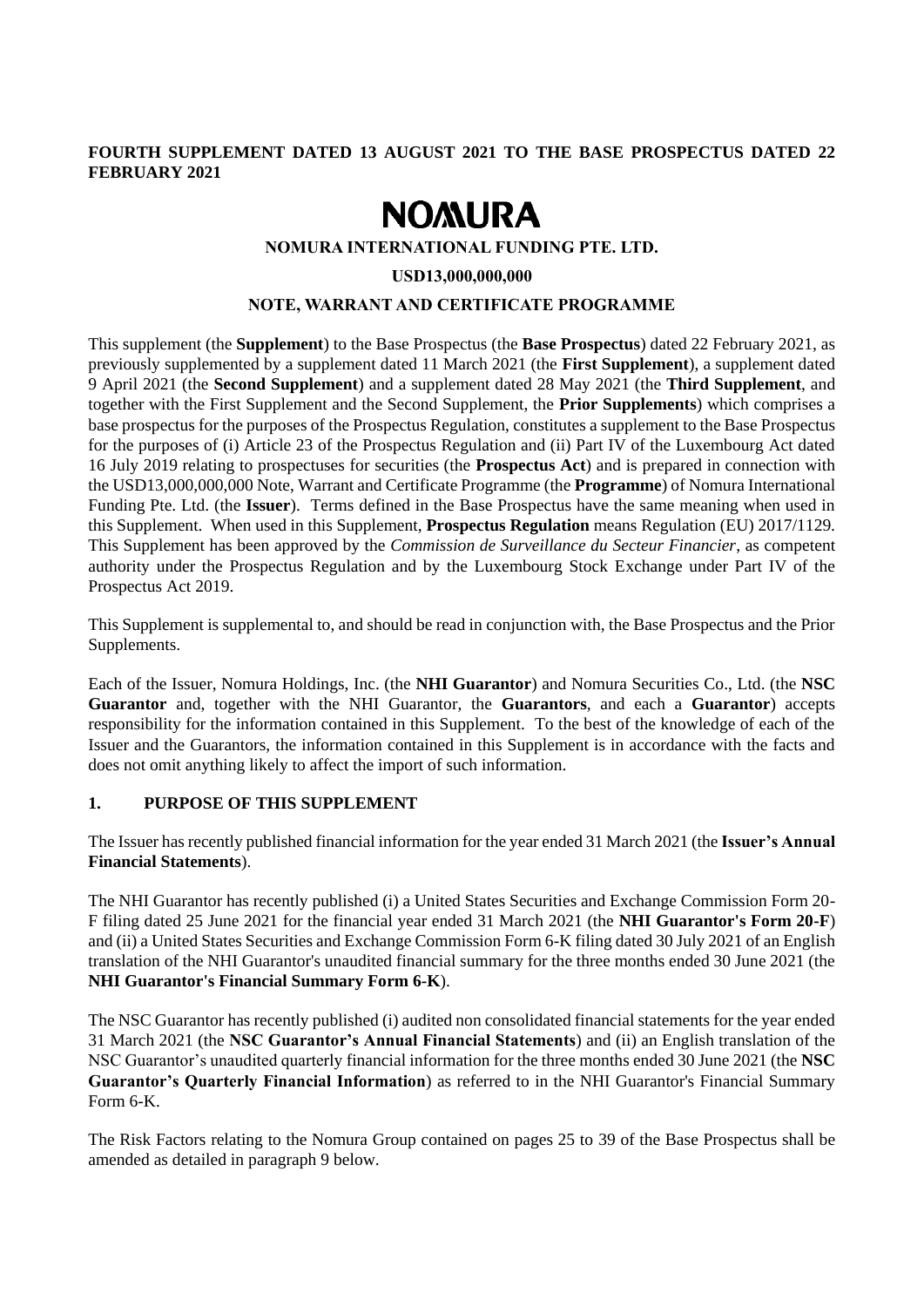The purpose of this Supplement is to (a) incorporate by reference the Issuer's audited annual financial statements for the financial year ended 31 March 2021, (b) incorporate by reference the NHI Guarantor's Form 20-F, (c) incorporate by reference the NHI Guarantor's Financial Summary Form 6-K, (d) incorporate by reference the NSC Guarantor's Annual Financial Statements, (e) incorporate by reference the NSC Guarantor's Quarterly Financial Information, (f) update the material adverse change statements, (g) update the significant change statements and (h) amend the Risk Factors relating to the Nomura Group.

# **2. PUBLICATION OF THE ISSUER'S ANNUAL FINANCIAL STATEMENTS**

The Issuer has recently published the Issuer's Annual Financial Statements.

A copy of the Issuer's Annual Financial Statements is available at:

[https://www.nomuranow.com/portal/site/login/en-gb/resources/upload/nif-annual-financial-statement-](https://www.nomuranow.com/portal/site/login/en-gb/resources/upload/nif-annual-financial-statement-31Mar2021.pdf)[31Mar2021.pdf](https://www.nomuranow.com/portal/site/login/en-gb/resources/upload/nif-annual-financial-statement-31Mar2021.pdf)

By virtue of this Supplement, the Issuer's Annual Financial Statements are incorporated by reference in, and form part of, the Base Prospectus.

As such:

(i) the following text shall be added on page 105 of the Base Prospectus (as amended by the Prior Supplements) immediately following the existing paragraph (y):

"(z) the audited Annual Financial Statements of the Issuer for the year ended 31 March 2021 (available at [https://www.nomuranow.com/portal/site/login/en-gb/resources/upload/nif-annual](https://www.nomuranow.com/portal/site/login/en-gb/resources/upload/nif-annual-financial-statement-31Mar2021.pdf)[financial-statement-31Mar2021.pdf\)](https://www.nomuranow.com/portal/site/login/en-gb/resources/upload/nif-annual-financial-statement-31Mar2021.pdf);"; and

(ii) the following additional section shall be added at the end of the Nomura International Funding Pte. Ltd. section of the table of cross-references which ends on page 106 of the Base Prospectus:

| <b>Annual Financial Statements for the year ended 31 March 2021</b> |                |  |
|---------------------------------------------------------------------|----------------|--|
| Directors' statement                                                | Page 1         |  |
| Independent auditor's report                                        | Pages 2 to 5   |  |
| Statement of comprehensive income                                   | Page 6         |  |
| <b>Balance</b> sheet                                                | Page 7         |  |
| Statement of changes in equity                                      | Page 8         |  |
| Cash flow statement                                                 | Page 9         |  |
| Notes to the financial statements                                   | Pages 10 to 55 |  |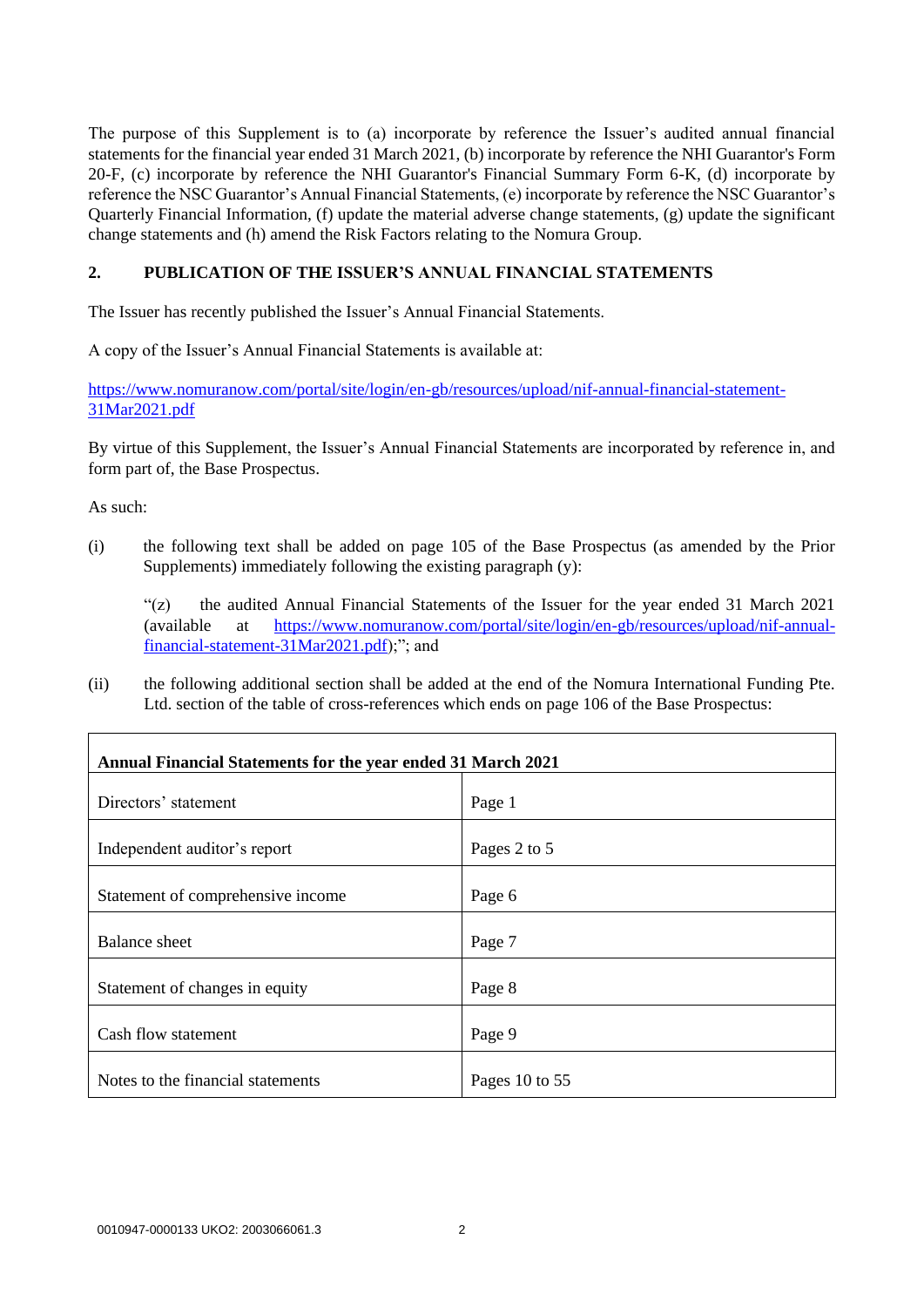# **3. PUBLICATION OF THE NHI GUARANTOR'S FORM 20-F**

The NHI Guarantor has recently published the NHI Guarantor's Form 20-F.

A copy of the NHI Guarantor's Form 20-F is available at:

https://www.nomuraholdings.com/investor/library/sec/20f/210625/210625\_e.pdf

By virtue of this Supplement, the NHI Guarantor's Form 20-F is incorporated by reference in, and forms part of, the Base Prospectus.

As such:

(i) the following text shall be added on page 105 of the Base Prospectus (as amended by the Prior Supplements) immediately following the existing paragraph (z) (inserted as described at paragraph 2(i) above):

"(aa) the Form 20-F of the NHI Guarantor dated 25 June 2021, for the year ended 31 March 2021, containing the auditor's report and consolidated financial statements of the NHI Guarantor for that year (but excluding any documents incorporated therein) (available at https://www.nomuraholdings.com/investor/library/sec/20f/210625/210625\_e.pdf);"; and

(ii) the following additional section shall be added at the end of the Nomura Holdings, Inc. section of the table of cross-references which ends on page 107 of the Base Prospectus:

| Form 20-F for the year ended 31 March 2021                                                     |                         |
|------------------------------------------------------------------------------------------------|-------------------------|
| Item 3.D - Risk Factors                                                                        | Pages 4 to 22           |
| Item 4.A - History and Development of the Company                                              | Page 23                 |
| Item 4.B - Business Overview                                                                   | Pages 23 to 27          |
| Item 5.B - Liquidity and Capital Resources-Capital<br>Management-Dividends for the Fiscal Year | Page 80                 |
| Item 6.A - Directors and Senior Management                                                     | Pages 88 to 98          |
| Item 6.C - Board Practices                                                                     | Pages 108 to 110        |
| Item 7.A - Major Shareholders                                                                  | Pages 111 to 112        |
| <b>Consolidated Balance Sheets</b>                                                             | Pages F-6 to F-8        |
| <b>Consolidated Statements of Income</b>                                                       | Page F-9                |
| <b>Consolidated Statements of Comprehensive Income</b>                                         | Page F-10               |
| Consolidated Statements of Changes in Equity                                                   | Pages F-11 to F-12      |
| <b>Consolidated Statements of Cash Flows</b>                                                   | Pages F-13 to F-14      |
| Notes to the Consolidated Financial Statements                                                 | Pages $F-15$ to $F-144$ |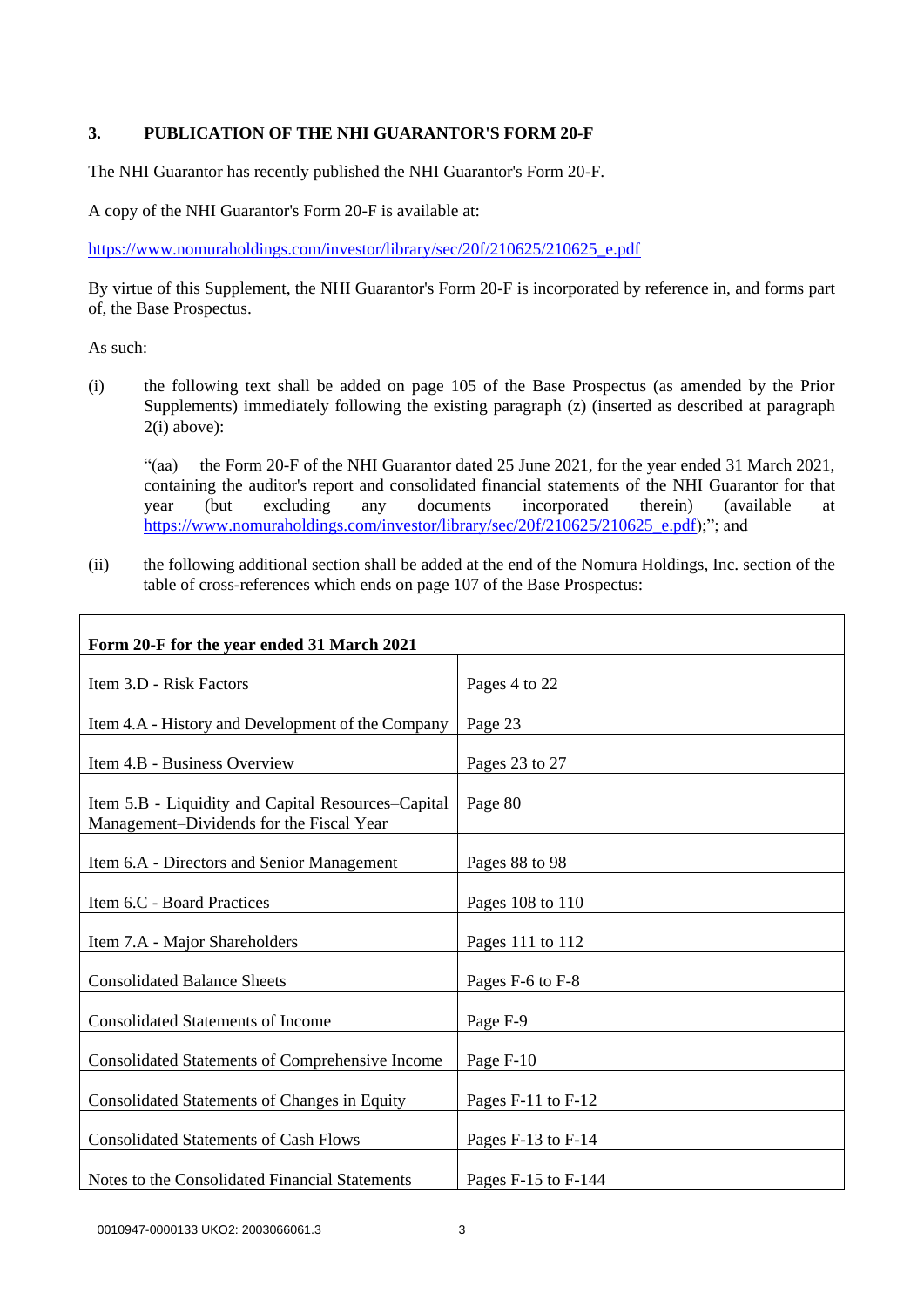| Report of Independent Registered Public Accounting   Pages F-2 to F-5 |  |
|-----------------------------------------------------------------------|--|
| Firm                                                                  |  |

# **4. PUBLICATION OF THE NHI GUARANTOR'S FINANCIAL SUMMARY FORM 6-K**

The NHI Guarantor has recently published the NHI Guarantor's Financial Summary Form 6-K.

A copy of the NHI Guarantor's Financial Summary Form 6-K is available at:

https://www.nomuraholdings.com/investor/library/sec/6k/210730/210730\_1.pdf

By virtue of this Supplement, the NHI Guarantor's Financial Summary Form 6-K is incorporated by reference in, and forms part of, the Base Prospectus.

As such:

- (i) the following text shall be added on page 105 of the Base Prospectus (as amended by the Prior Supplements) immediately following the new paragraph (aa) (inserted as described at paragraph 3(i) above):
	- "(bb) the Form 6-K of the NHI Guarantor dated 30 July 2021, of an English translation of the NHI Guarantor's unaudited financial summary for the three months ended 30 June 2021 (but excluding any documents incorporated therein) (available at https://www.nomuraholdings.com/investor/library/sec/6k/210730/210730\_1.pdf);"; and
- (ii) the following additional section shall be added at the end of the Nomura Holdings, Inc. section of the table of cross-references which ends on page 107 of the Base Prospectus:

| Form 6-K for the three months ended 30 June 2021                      |              |  |
|-----------------------------------------------------------------------|--------------|--|
| Consolidated Balance Sheets (Unaudited)                               | Pages 6 to 7 |  |
| Consolidated Statements of Income (Unaudited)                         | Page 8       |  |
| <b>Consolidated Statements of Comprehensive Income</b><br>(Unaudited) | Page 9       |  |
| Note with respect to the Assumption as a Going<br>Concern (Unaudited) | Page 9       |  |
| Segment Information – Operating Segment<br>(Unaudited)                | Page 10      |  |
| Significant Changes in Equity (Unaudited)                             | Page 11      |  |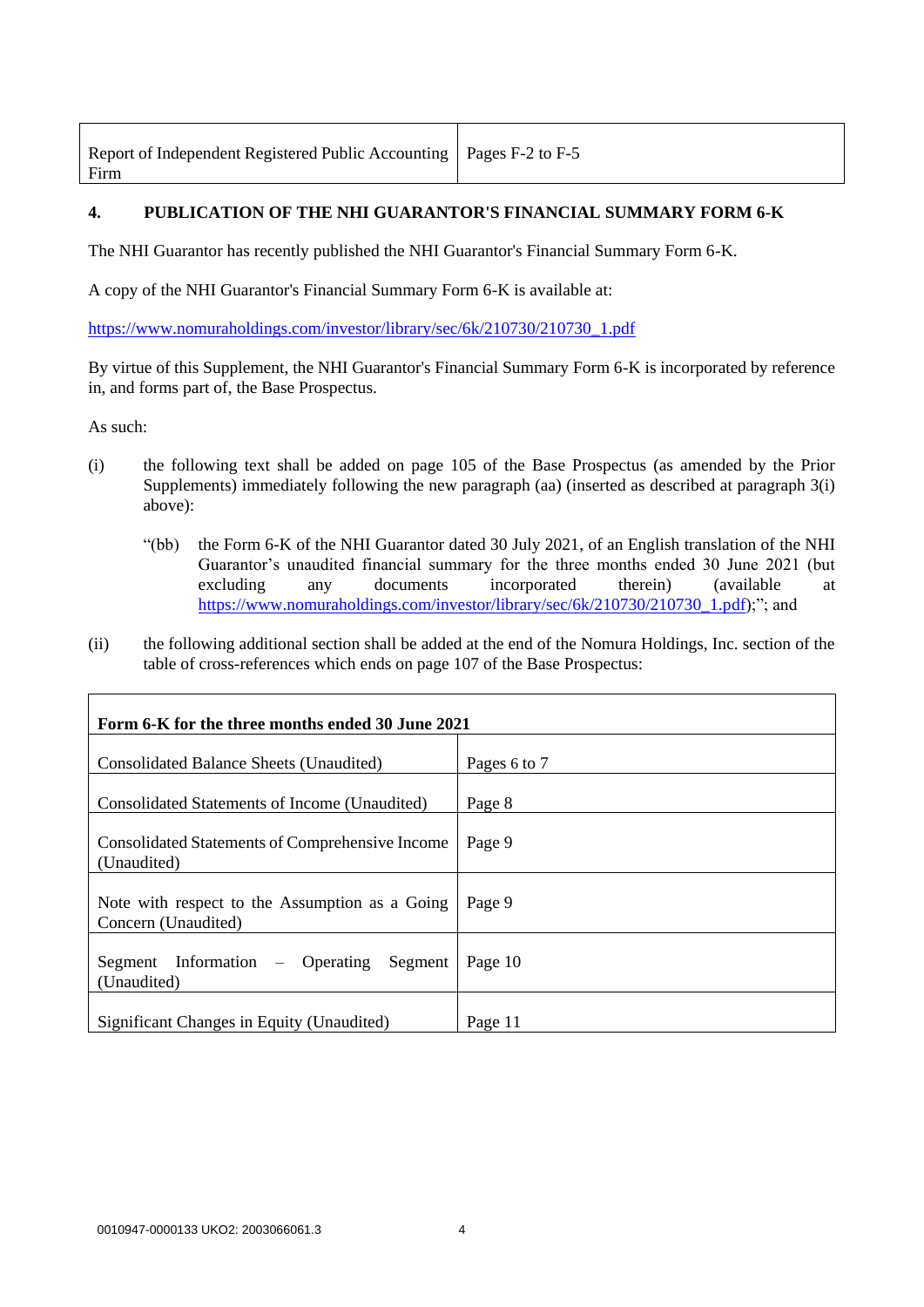# **5. PUBLICATION OF THE NSC GUARANTOR'S ANNUAL FINANCIAL STATEMENTS**

The NSC Guarantor has recently published the NSC Guarantor's Annual Financial Statements.

A copy of the NSC Guarantor's Annual Financial Statements is available at:

[https://www.nomuranow.com/portal/site/login/en-gb/resources/upload/NSC-s-Financial-Information-NSC-s](https://www.nomuranow.com/portal/site/login/en-gb/resources/upload/NSC-s-Financial-Information-NSC-s-audited-non-consolidated-annual-financial-statements-for-the-year-ended-31-March-2021.pdf)[audited-non-consolidated-annual-financial-statements-for-the-year-ended-31-March-2021.pdf](https://www.nomuranow.com/portal/site/login/en-gb/resources/upload/NSC-s-Financial-Information-NSC-s-audited-non-consolidated-annual-financial-statements-for-the-year-ended-31-March-2021.pdf)

By virtue of this Supplement, the NSC Guarantor's Annual Financial Statements are incorporated by reference in, and form part of, the Base Prospectus.

As such:

- (i) the following text shall be added on page 105 of the Base Prospectus (as amended by the Prior Supplements) immediately following the new paragraph (bb) (inserted as described at paragraph 4(i) above):
	- "(cc) the English audited non-consolidated annual financial statements of the NSC Guarantor for the year ended 31 March 2021 including the auditor's report as published on 25 June 2021 (available at [https://www.nomuranow.com/portal/site/login/en-gb/resources/upload/NSC-s-](https://www.nomuranow.com/portal/site/login/en-gb/resources/upload/NSC-s-Financial-Information-NSC-s-audited-non-consolidated-annual-financial-statements-for-the-year-ended-31-March-2021.pdf)[Financial-Information-NSC-s-audited-non-consolidated-annual-financial-statements-for-the](https://www.nomuranow.com/portal/site/login/en-gb/resources/upload/NSC-s-Financial-Information-NSC-s-audited-non-consolidated-annual-financial-statements-for-the-year-ended-31-March-2021.pdf)[year-ended-31-March-2021.pdf\)](https://www.nomuranow.com/portal/site/login/en-gb/resources/upload/NSC-s-Financial-Information-NSC-s-audited-non-consolidated-annual-financial-statements-for-the-year-ended-31-March-2021.pdf); and"; and
- (ii) the following additional section shall be added at the end of the Nomura Securities Co., Ltd. section of the table of cross-references which ends on page 108 of the Base Prospectus:

| Non-Consolidated Financial Statements for the year ended 31 March 2021 |               |  |
|------------------------------------------------------------------------|---------------|--|
| Non-Consolidated Balance Sheets                                        | Pages 2 to 4  |  |
| Non-Consolidated Statements of Income                                  | Page 5        |  |
| Non-Consolidated Statements of Changes in Net<br>Assets                | Pages 6 to 7  |  |
| Non-Consolidated Statements of Cash Flows                              | Page 8        |  |
| Significant accounting policies and explanatory<br>notes               | Pages 9 to 37 |  |
| <b>Independent Auditor's Report</b>                                    | Cover pages   |  |

# **6. PUBLICATION OF THE NSC GUARANTOR'S QUARTERLY FINANCIAL INFORMATION**

The NSC Guarantor has recently published the NSC Guarantor's Quarterly Financial Information.

A copy of the NSC Guarantor's Quarterly Financial Information is available at:

https://www.nomuraholdings.com/company/group/nsc/pdf/2022\_1q.pdf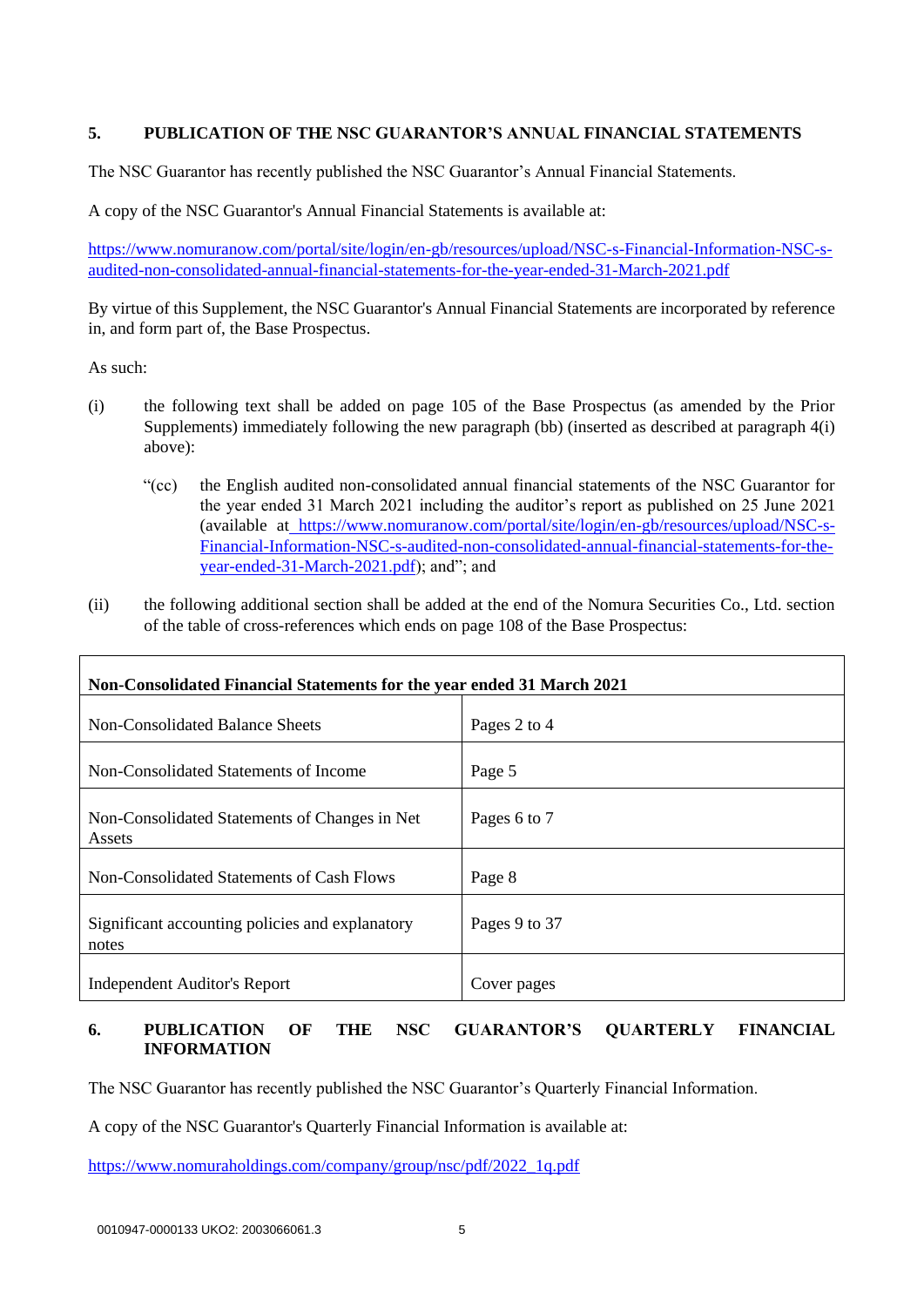By virtue of this Supplement, the NSC Guarantor's Quarterly Financial Information is incorporated by reference in, and forms part of, the Base Prospectus.

As such:

- (i) the following text shall be added on page 105 of the Base Prospectus immediately following the new paragraph (cc) (inserted as described at paragraph 5(i) above):
	- "(dd) the English translation of the Japanese language unaudited quarterly financial information for the three months ended 30 June 2021 of the NSC Guarantor as published on 30 July 2021 (available at [https://www.nomuraholdings.com/company/group/nsc/pdf/2022\\_1q.pdf\)](https://www.nomuraholdings.com/company/group/nsc/pdf/2022_1q.pdf)."; and
- (ii) the following additional section shall be added at the end of the Nomura Securities Co., Ltd. section of the table of cross-references which ends on page 108 of the Base Prospectus:

## **Unaudited Quarterly Financial Information for the three months ended 30 June 2021 (English translation)**

| Unaudited Unconsolidated Balance Sheets                                          | Page 1 |
|----------------------------------------------------------------------------------|--------|
| Unaudited Unconsolidated Statements of Income                                    | Page 1 |
| Unaudited Unconsolidated Statements of Income –<br><b>Quarterly Comparatives</b> | Page 2 |
| Unaudited Supplementary Information                                              | Page 3 |

## **7. UPDATE OF THE MATERIAL ADVERSE CHANGE STATEMENTS**

The section under the heading "7. Material Adverse Change" on page 809 of the Base Prospectus shall be deemed deleted and replaced with the following:

"There has been no material adverse change in the prospects of the Issuer since 31 March 2021.

There has been no material adverse change in the prospects of the Guarantors since 31 March 2021."

## **8. UPDATE OF THE SIGNIFICANT CHANGE STATEMENTS**

The paragraphs under the heading "6. Significant Change" on page 809 of the Base Prospectus shall be deemed deleted and replaced with the following:

"There has been no significant change in the financial performance or position of the Issuer since 31 March 2021.

There has been no significant change in the financial or trading position of the NHI Guarantor or the Nomura Group since 30 June 2021.

There has been no significant change in the financial or trading position of the NSC Guarantor since 30 June 2021."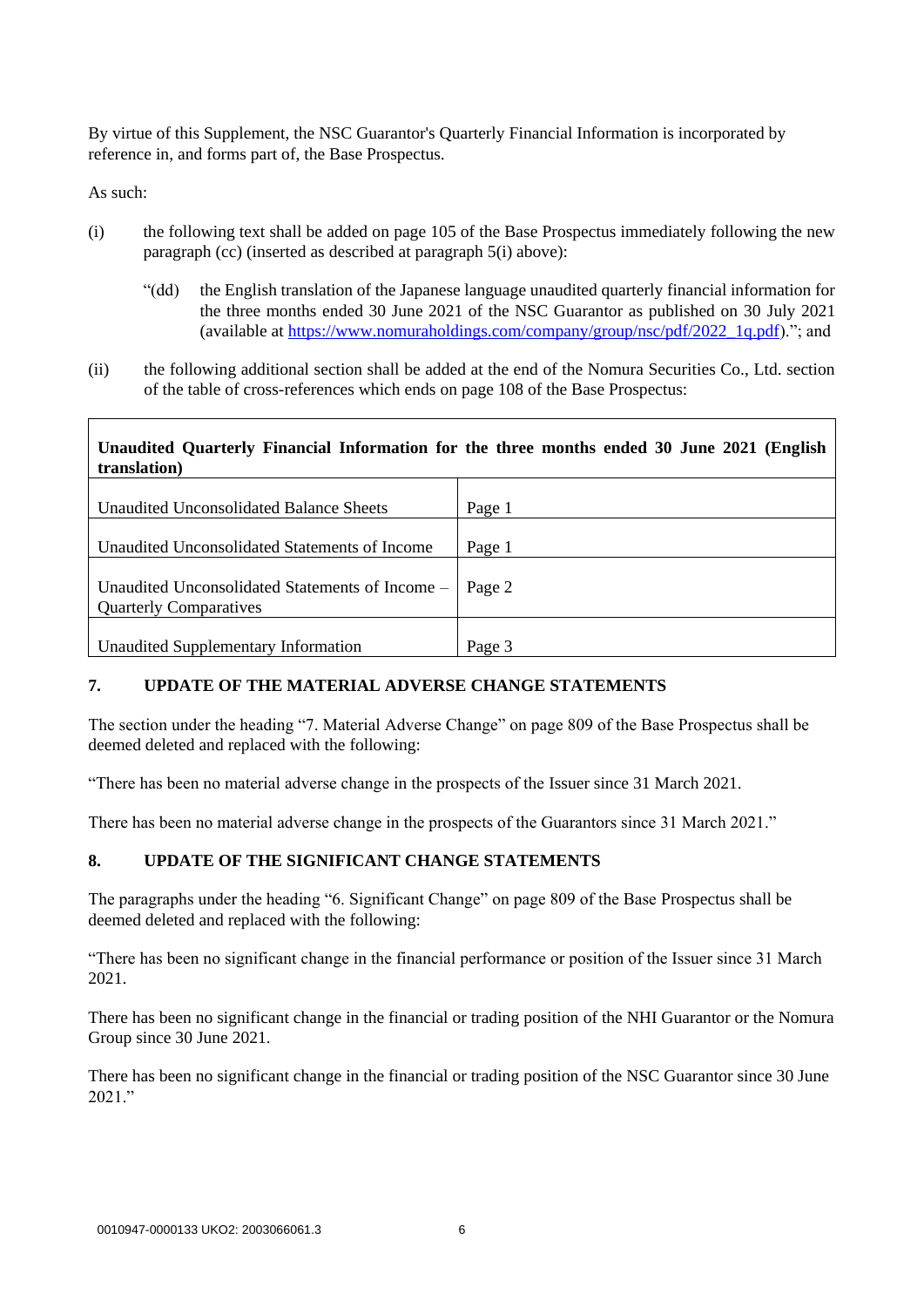# **9. AMENDMENT OF THE RISK FACTORS**

The Risk Factors relating to the Nomura Group contained on pages 25 to 39 of the Base Prospectus shall be deemed updated and replaced with the Risk Factors in the Annex to this Supplement.

# **10. GENERAL**

All references to pages in this Supplement are to the original unsupplemented Base Prospectus, notwithstanding any amendments described herein.

To the extent that there is any inconsistency between (a) any statement in this Supplement or any statement incorporated by reference into the Base Prospectus by this Supplement and (b) any other statement in or incorporated by reference in the Base Prospectus, the statements in (a) above will prevail.

Save as disclosed in this Supplement, there has been no other significant new factor, material mistake or material inaccuracy relating to information included in the Base Prospectus since the publication of the Prior Supplements.

This Supplement will be published on the website of the Luxembourg Stock Exchange (*[www.bourse.lu](http://www.bourse.lu/)*).

If documents which are incorporated by reference themselves incorporate any information or other documents therein, either expressly or implicitly, such information or other documents will not form part of this Supplement for the purposes of the Prospectus Regulation except where such information or other documents are specifically incorporated by reference or attached to this Supplement.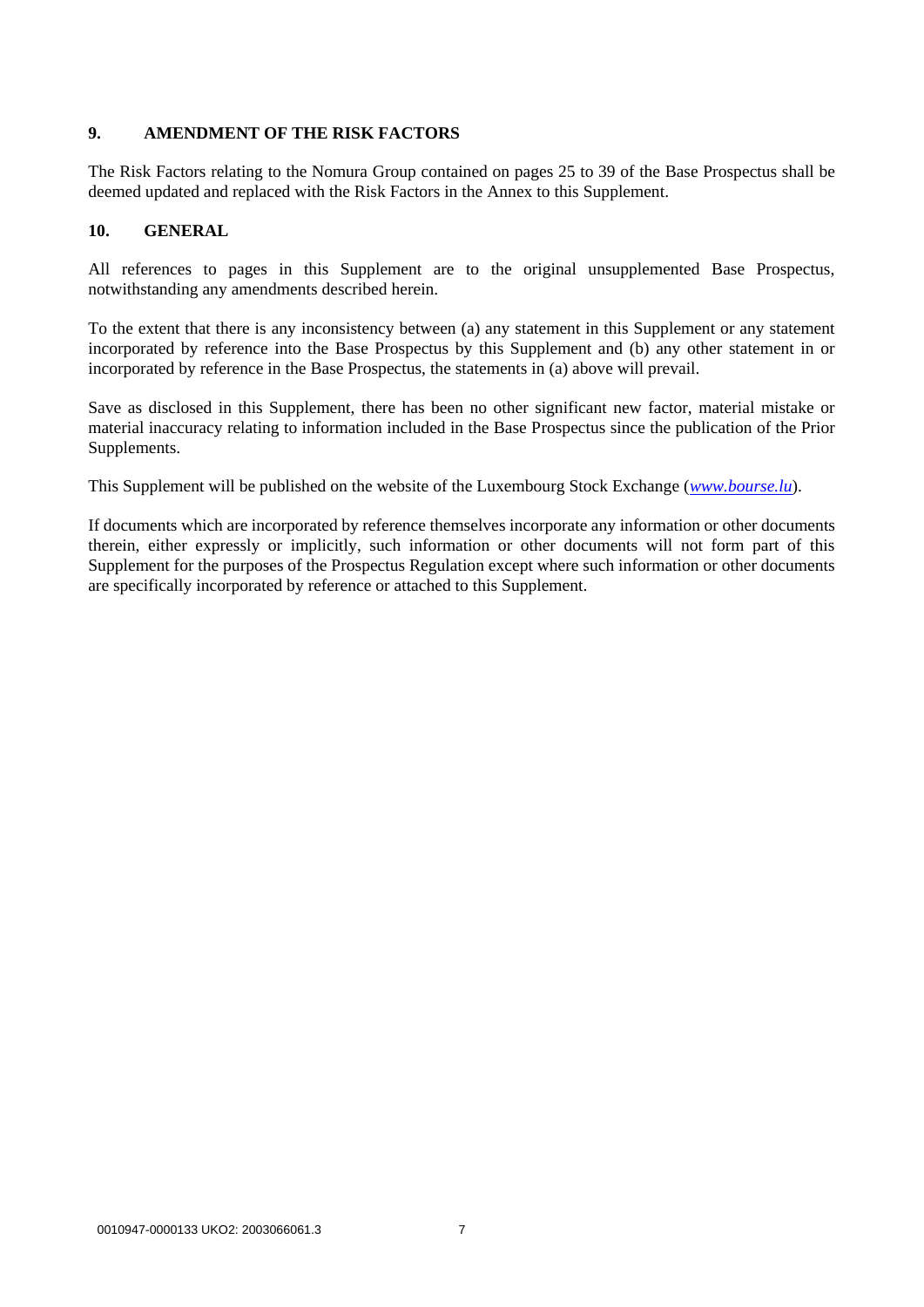#### **ANNEX**

#### **4. Risks relating to the Nomura Group**

**In this Document, the term "Nomura Group" describes the NHI Guarantor (or "NHI") and its consolidated subsidiaries, including the Issuer and the NSC Guarantor (or "NSC"), each of which is a wholly owned subsidiary of the NHI Guarantor. Any factors which affect the financial condition and/or creditworthiness of the NHI Guarantor may have a direct or indirect impact upon the financial condition and/or creditworthiness of other entities within the Nomura Group, including the Issuer and the NSC Guarantor. Accordingly, risks identified in this "***Risks relating to the Nomura Group***" section relating to the NHI Guarantor should, unless the context requires otherwise, be construed as potentially applying also to all other entities within the Nomura Group including, in particular, the Issuer and the NSC Guarantor.**

## **The Nomura Group's business may be materially affected by financial markets, economic conditions and market fluctuations in Japan and elsewhere around the world**

The Nomura Group's business and revenues may be affected by any adverse changes or volatility in the Japanese and global economic environments and financial markets. In addition, not only purely economic factors but also wars, acts of terrorism, economic or political sanctions, pandemics, forecasts of geopolitical risks and geopolitical events which have actually occurred, natural disasters or other similar events could have an effect on the financial markets and economies of each country. If any adverse events including those discussed above were to occur, a market or economic downturn may last for a long period of time, which could adversely affect the Nomura Group's business and can result in it incurring substantial losses. In addition to conditions in financial markets, social conditions such as the long-term trends of population ageing and population decline faced by Japan are expected to continue to put downward pressure on demand in the businesses in which the Nomura Group operates, including, in particular, its retail business. The following are certain risks related to the financial markets and economic conditions for the Nomura Group's specific businesses.

## *Governmental fiscal and monetary policy changes in Japan, or in any other country or region where the Nomura Group conducts business may affect its business, financial condition and results of operations*

The Nomura Group engages in its business globally through domestic and international offices. Governmental fiscal, monetary and other policy changes in Japan, or in any other country or region where the Nomura Group conducts business may affect its business, financial condition and results of operations. In addition, any changes to the monetary policy of the Bank of Japan or central banks in major economies worldwide, which could potentially be followed by volatility of interest rate or yields may negatively affect the Nomura Group's ability to provide asset management products to its clients as well as the Nomura Group and its clients' trading and investment activities, for example by decreased returns for fixed income products in the prolonged low interest rate environment in Japan.

## *The COVID-19 pandemic has affected the Nomura Group's business, clients and employees and this may continue in the future*

The COVID-19 pandemic that began in 2020, and governmental measures to prevent its spread, have significantly affected the operating environment, for example causing volatility in global equity prices, interest rates and elsewhere and a widening of credit spreads. The COVID-19 pandemic has led to, in many affected areas, successive widespread lockdowns and similar government action worldwide, including Japan, Europe, America and elsewhere, and continues in many of these places. In response to the pandemic and subsequent lockdowns, the Nomura Group has activated contingency plans, and has implemented robust arrangements for its employees to work remotely. However, these measures may not be successful or sufficient, and may cause additional risks, such as challenges in supervision over employees working remotely or increased risk of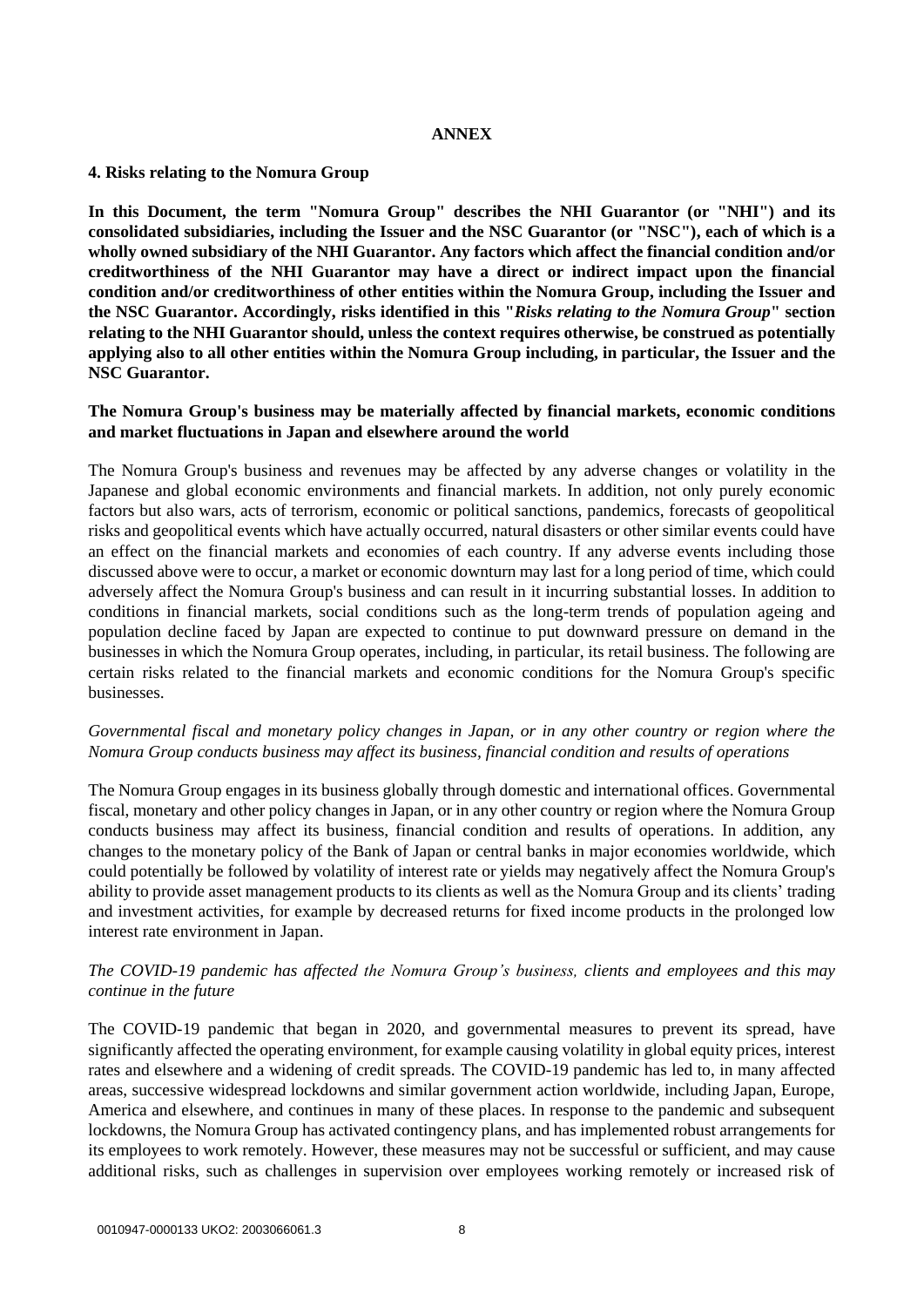cyberattacks. The continuation of such measures, even if limited to certain regions, will continue to impact societal and economic functions, which has and is expected to continue to adversely affect the Nomura Group's business and results of operations. Even while the spread of the disease may gradually subside as vaccination efforts progress, ongoing negative effects on markets, economic activity or the operating environment could further adversely affect the Nomura Group's business, results of operations and financial condition.

#### *Brexit may adversely affect the Nomura Group's business on various fronts*

On 31 January 2020, the United Kingdom (**UK**) withdrew from the European Union (**EU**) under the Withdrawal Agreement between the UK and the EU (**Brexit**). On 31 December 2020, a transition period during which the rules and regulations of the EU continued to apply to the UK expired. Although the UK and EU entered a Trade and Cooperation Agreement governing their relationship prior to the expiration of the transition period,such agreement does not comprehensively address the financial industry, and there continues to be uncertainty as to the longer term consequences that Brexit may have on the Nomura Group's business.

Prior to Brexit, the Nomura Group conducted business in Europe primarily through Nomura International plc (**NIP**), its broker-dealer arm established in London, as its regional hub; but following the end of the transition period, the Nomura Group moved to a structure that provides client-facing services and other services centered on Nomura Financial Products Europe GmbH (**NFPE**), its licensed broker-dealer in Germany. Although the Nomura Group is taking various measures to manage the risks associated with Brexit and to mitigate the impacts of uncertainty in the market as a whole, delays or other issues in its transition of business to NFPE as well as the risks to the broader financial system associated with the transition may adversely affect the Nomura Group's business, results of operations and financial condition.

#### *The Nomura Group's brokerage and asset management revenues may decline*

A market downturn could result in a decline in the revenues generated by the Nomura Group's brokerage business because of a decline in the volume and value of securities that the Nomura Group brokers for its clients. Also, within the Nomura Group's asset management and investment management business, in most cases, the Nomura Group charges fees and commissions for managing its clients' portfolios that are based on the market value of their portfolios. A market downturn that reduces the market value of the Nomura Group's clients' portfolios may increase the amount of withdrawals or reduce the amount of new investments in these portfolios, and would reduce the revenue the Nomura Group receives from these businesses. Also, any changes in the Nomura Group's clients' investment preferences on their asset portfolios, including shifting investment assets to stable assets such as deposits and/or passive funds, which bring relatively low commission rates, may reduce the Nomura Group's revenue as well. A market downturn or a change in investor preferences as described above may adversely affect the financial performance of the Nomura Group and the market perception thereof. In turn, this could have an adverse impact on the demand (if any) for the Securities in the secondary market.

## *The Nomura Group's investment banking revenues may decline*

Changes in financial or economic conditions would likely affect the number and size of transactions for which the Nomura Group provides securities underwriting, financial advisory and other investment banking services. The Nomura Group's investment banking revenues, which include fees from these services, are directly related to the number and size of the transactions in which the Nomura Group participates and would therefore decrease if there are financial and market changes unfavourable to its investment banking business and its clients.

For example, net revenue from the Nomura Group's investment banking activities declined during the year ended 31 March 2020 compared to the year ended 31 March 2019 primarily due to a market downturn from February 2020 as a result of the COVID-19 pandemic. While the Nomura Group's investment banking net revenues have increased during the year ended 31 March 2021 compared to the year ended 31 March 2020,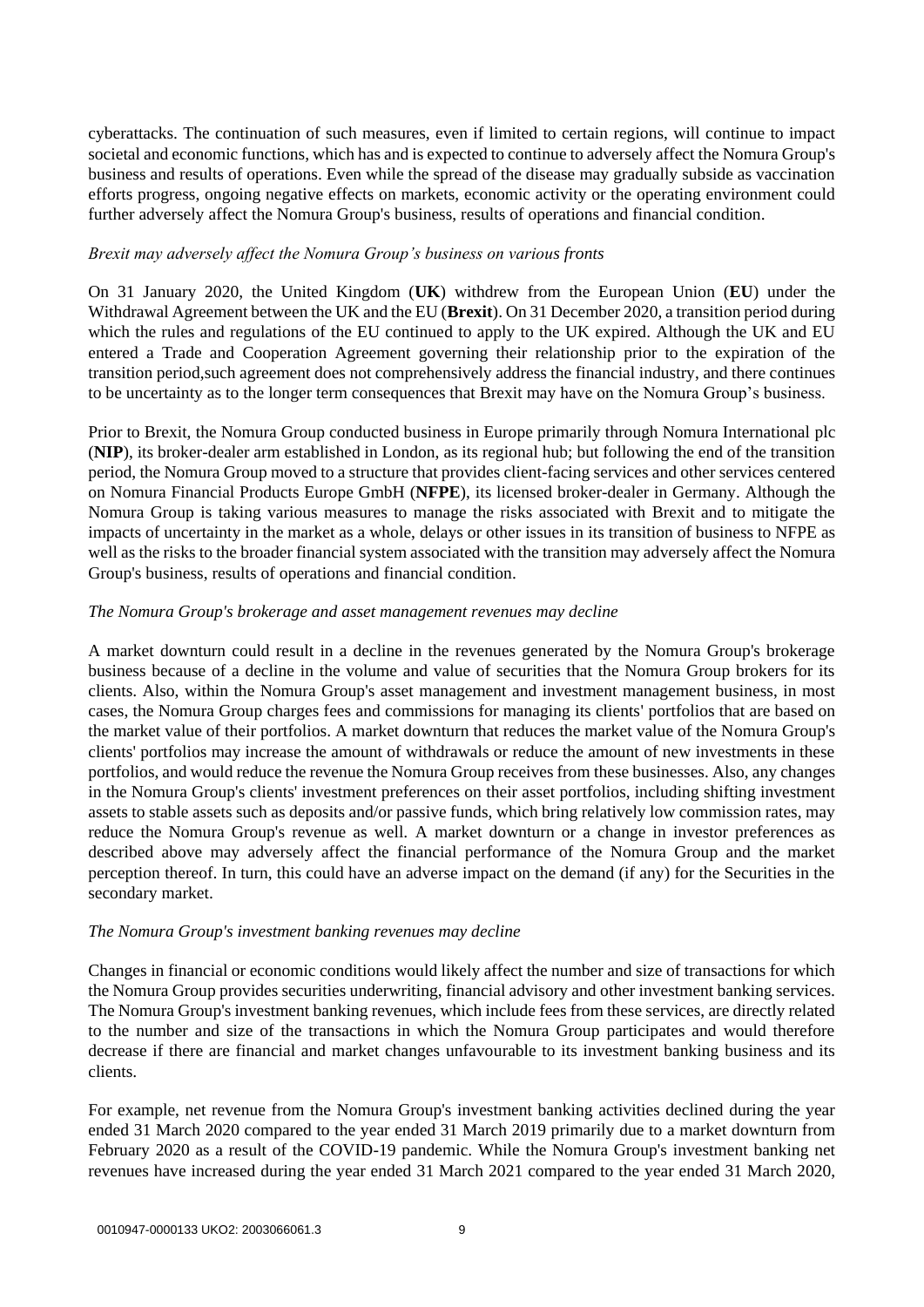M&A activities and other investment banking activities are expected to continue to be negatively impacted by the pandemic for the foreseeable future.

Any such decrease in the Nomura Group's investment banking revenues may have an adverse impact on the Nomura Group's financial performance, which could in turn adversely affect the value of the Securities. Ultimately, a sustained decrease in investment banking revenues caused by severe and continuing changes in financial or economic conditions may adversely affect the creditworthiness of the Issuer and, as a result, increase the risk that the Issuer will be unable to meet its obligations in respect of the Securities.

#### *The Nomura Group's electronic trading business revenues may decline*

Electronic trading is essential for the Nomura Group's business in order to execute trades faster with fewer resources. Utilising these systems allows the Nomura Group to provide an efficient execution platform and on-line content and tools to its clients via exchanges or other automated trading facilities. Revenue from the Nomura Group's electronic trading, which includes trading commissions and bid-offer spreads, is directly correlated with the number and size of the transactions in which the Nomura Group participates. Competition in electronic trading is intense and the introduction of highly discounted or no-commission trades at competitors has and will continue to exert pressure on the Nomura Group's electronic and traditional trading revenue. Moreover, such revenue would decrease if there are financial market or economic changes that would cause its clients to trade less frequently or in a smaller amounts. Even if trade volumes increase due to the convenience of electronic trading, this may not be sufficient to offset margin erosion in the Nomura Group's execution business, leading to a potential decline in revenue generated from this business. The Nomura Group continues to invest in developing technologies to provide an efficient trading platform; however, the Nomura Group may fail to maximise returns on these investments due to this increased pressure on lowering margins. Increased competition and/or reduced demand for electronic trading services as described above may adversely affect those areas of the Nomura Group's business that rely on such services to generate sales and revenue. Over time this could have a negative impact on the Nomura Group's financial performance more broadly, which may adversely affect the value of the Securities.

#### *The Nomura Group may incur significant losses from its trading and investment activities*

The Nomura Group maintains trading and investment positions in fixed income, equity and other markets, both for proprietary purposes and for the purpose of facilitating its clients' trades. The Nomura Group's positions consist of various types of assets, including securities, derivatives transactions with equity, interest rate, currency, credit and other underliers, as well as loans and reverse repurchase agreements. Fluctuations in the markets where these assets are traded can adversely affect the value of the Nomura Group's positions, in these assets, with downturns potentially negatively affecting long positions and upturns potentially negatively affecting short positions. Although the Nomura Group continues to mitigate these position risks with a variety of hedging techniques, it may also incur losses if the value of these assets fluctuate or if the financial system is overly stressed and the markets move in a way it has not anticipated.

The Nomura Group's businesses have been, and may continue to be, affected by changes in market volatility levels. Certain of the Nomura Group's trading businesses such as those engaged in trading and arbitrage opportunities depend on market volatility to generate revenues. Lower volatility may lead to a decrease in business opportunities which may affect the results of operations of these businesses. On the other hand, while higher volatility can increase trading volumes and spreads, it also increases risk as measured by Value-at-Risk (**VaR**) and may expose the Nomura Group to higher risks in connection with its market-making and proprietary businesses. Higher volatility can also cause the Nomura Group to reduce the outstanding positions or size of these businesses in order to avoid increasing its VaR.

For example, in March 2021, following the default of a U.S. prime brokerage client in respect of a margin call (the **U.S. Prime Brokerage Event**), the Nomura Group issued a close-out event notice to such client, and proceeded to wind down positions held as hedges for transactions with the client. Despite the Nomura Group's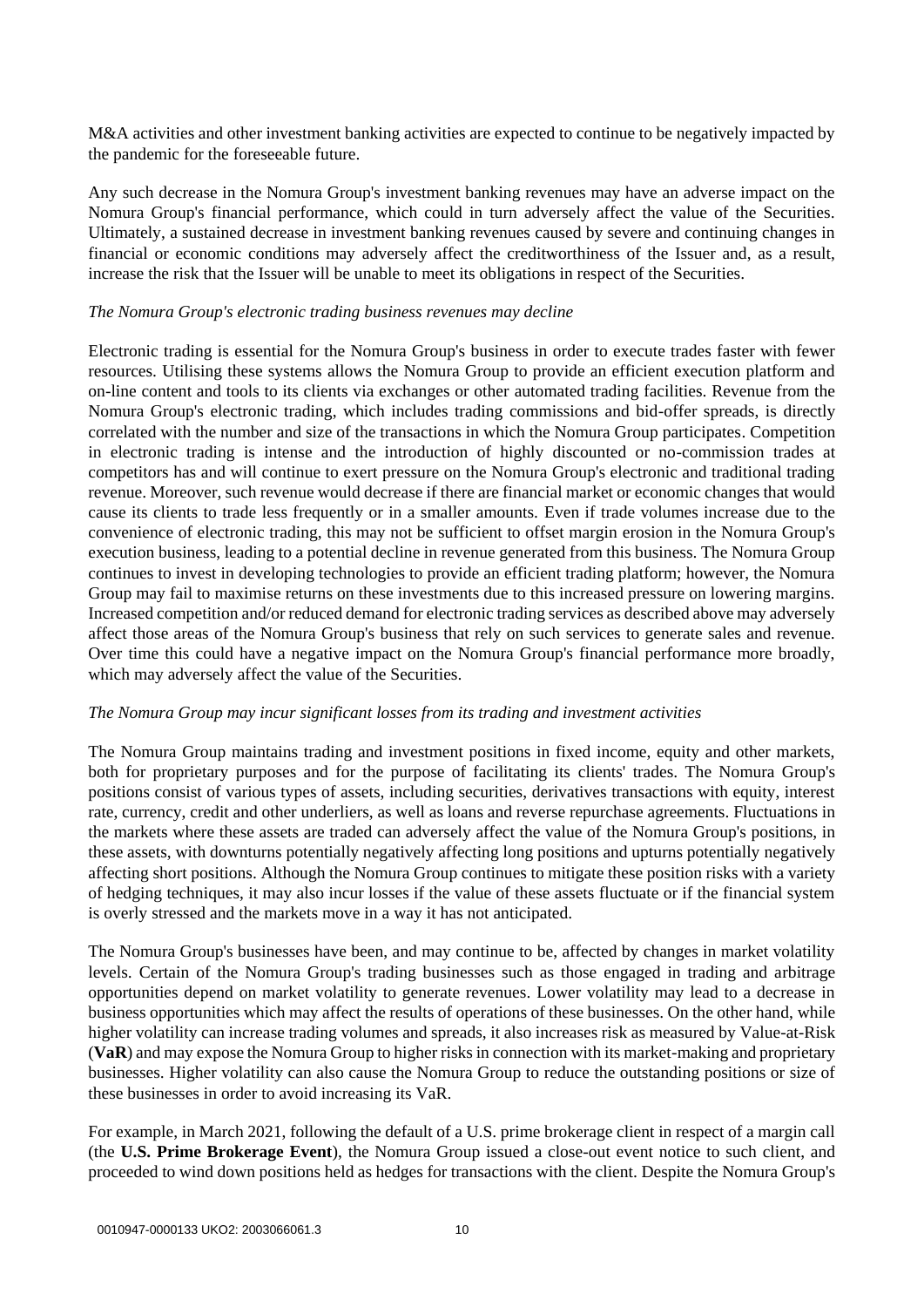efforts to wind down the relevant positions in a way that would limit losses and impacts on the market, volatility in the underlying securities led it to recognise a trading loss of ¥204.2 billion during the year ended 31 March 2021. The Nomura Group also recognises a provision for current expected credit losses of ¥41.6 billion during the same period to reflect a shortfall in the value of securities pledged as collateral by the client against financing provided to the client, caused by a decrease in the value of such securities before the Nomura Group were able to liquidate them. The unwinding of the underlying positions was completed in the first quarter of the fiscal year ending 31 March 2022 and the Nomura Group expects to recognise additional losses of approximately ¥65 billion in the three months ending 31 June 2021 as a result. Despite the Nomura Group's actions in response to the U.S. Prime Brokerage Event, including to improve its risk management activities, its business model necessarily involves significant trading activity, and it may record significant losses as a result of such trading activity again in the future.

Furthermore, the Nomura Group commits capital to take relatively large positions for underwriting or warehousing assets to facilitate certain capital market transactions. The Nomura Group also structures and takes positions in pilot funds for developing financial investment products and invests seed money to set up and support financial investment products. The Nomura Group may incur significant losses from these positions in the event of significant market fluctuations.

In addition, if the Nomura Group is the party providing collateral in a transaction, significant declines in the value of the collateral or a requirement to provide additional collateral due to a decline in its creditworthiness (by way of a lowered credit rating or otherwise) can increase its costs and reduce its profitability. On the other hand, if the Nomura Group is the party receiving collateral from its clients and counterparties, such declines may also affect its profitability due to a decrease in client transactions. Following the U.S. Prime Brokerage Event, multiple ratings agencies downgraded their outlook with regards to the Nomura Group's ratings, which, if not resolved positively, may lead to downgrades in its ratings.

#### *Transition from LIBOR to alternative rate indices may adversely affect the Nomura Group's business*

The Nomura Group trades derivatives including interest rate swaps and underwrites bonds and loans which refer to Interbank Offered Rates (**IBORs**) such as the London Interbank Offered Rate (**LIBOR**). Following the LIBOR manipulation scandal in 2012, the FCA confirmed on 5 March 2021 the cessation effective dates of all LIBOR currencies and tenors. Regulators of each country including Japan have expressed their intention to request that financial transactions that refer to LIBOR be converted to alternative rate indices and that measures be taken in preparation for the permanent cessation of LIBOR. All the transaction agreements which refer to LIBOR and remain after LIBOR cessation are expected to be revised or to be amended adding a clause of "fallback" rate that is agreed between the contracting parties in advance of the cessation of LIBOR. However, the details of calculation methodologies of alternative rate indices are under discussion in each country currently, and such transfers will involve the development of new calculation methods for alternative rates, revisions to relevant contracts and modifications to the application of accounting principles to the relevant transactions. These changes could require the Nomura Group to incur additional costs and subject it to risks associated with systematic reform, operational application and client disclosure, or adversely impact the pricing, volatility and liquidity of financial products including derivatives, bonds and loans which refer IBORs as floating rate. Therefore, the Nomura Group's business, financial condition and results of operations could be materially and adversely affected and/or it could be subject to disputes, litigation or other actions with counterparties or relative participants.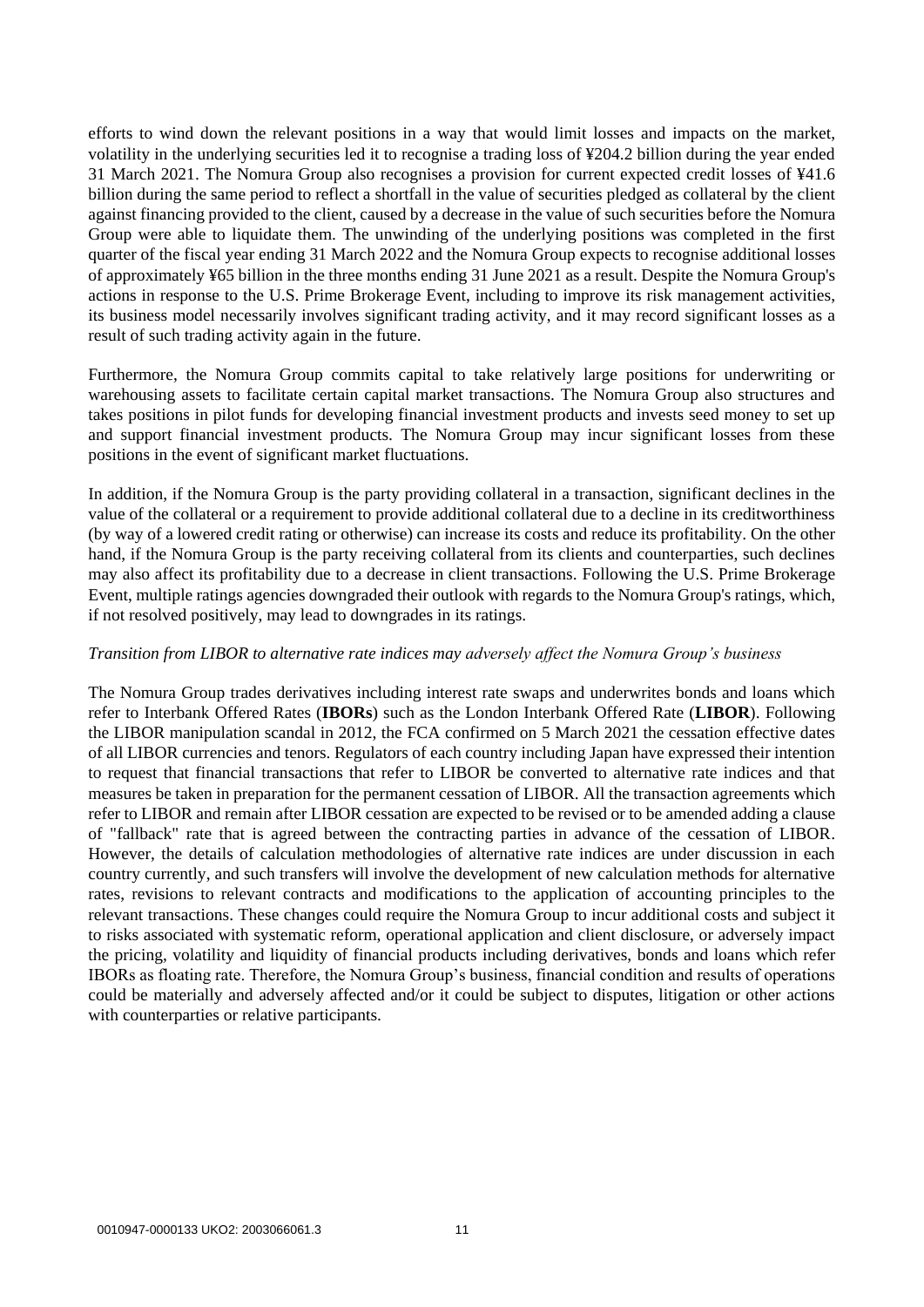The Nomura Group has established a firmwide LIBOR transition programme to manage the transition away from these IBORs which includes transitions to alternative reference rates i.e. risk-free rates (**RFRs**) (please see the "*Investment Considerations*" section). However, the transactions referring to the alternative rate indices are not yet widely familiar in the market, there is significant uncertainty regarding their application and acceptance, and the Nomura Group may not be successful in managing this transition without potentially serious disruption to its business.

## *Holding large and concentrated positions of securities and other assets may expose the Nomura Group to large losses*

Holding large and concentrated positions of certain securities can expose the Nomura Group to large losses in its businesses such as market-making, block trading, underwriting, asset securitisation, prime brokerage, acquiring newly-issued convertible debt securities through third-party allotment or providing business solutions to meet clients' needs. The Nomura Group has committed substantial amounts of capital to these businesses. This often requires the Nomura Group to take large positions in the securities of a particular issuer or issuers in a particular industry, country or region. Fluctuations in the prices of these securities can significantly affect the prices at which the Nomura Group are able to liquidate them when needed, resulting in the recording of significant trading losses, such as occurred in connection with the U.S. Prime Brokerage Event. The Nomura Group generally has higher exposure to those issuers engaged in financial services businesses, including commercial banks, broker-dealers, clearing houses, exchanges and investment companies. There may also be cases where the Nomura Group holds relatively large amounts of securities by issuers in particular countries or regions due to the business it conducts with its clients or its counterparties. In addition, the Nomura Group may incur losses due to market fluctuations on asset-backed securities such as residential mortgage-backed securities (**RMBS**) and commercial mortgage-backed securities (**CMBS**).

#### *Extended market declines and decreases in market participants can reduce liquidity and lead to material losses*

Extended market declines can reduce the level of market activity and the liquidity of the assets traded in those markets in which the Nomura Group operates. Market liquidity may also be affected by decreases in market participants that could occur, for example, if financial institutions scale back market-related businesses due to increasing regulation or other reasons. As a result, it may be difficult for the Nomura Group to sell, hedge or value such assets which the Nomura Group holds. Also, in the event that a market fails in pricing such assets, it will be difficult to estimate their value. If the Nomura Group cannot properly close out or hedge its associated positions in a timely manner or in full, particularly with respect to Over-The-Counter (**OTC**) derivatives, it may incur substantial losses. Further, if the liquidity of a market significantly decreases and the market may become unable to price financial instruments held by the Nomura Group, this could lead to unanticipated losses.

#### *The Nomura Group's hedging strategies may not prevent losses*

The Nomura Group uses a variety of financial instruments and strategies to hedge its exposure to financial risks arising from the financial instruments it enters into for proprietary purposes or for its clients. If the Nomura Group's hedging strategies are not effective, the Nomura Group may incur losses. The Nomura Group bases many of its hedging strategies on historical trading patterns and correlations. For example, if the Nomura Group holds an asset, it may hedge this position by taking a position in another asset which has, historically, moved in a direction that would offset a change in value of the former asset. However, historical trading patterns and correlations may not continue, as seen in the case of past financial crises, and these hedging strategies may not be fully effective in mitigating the Nomura Group's risk exposure because it is exposed to all types of risk in a variety of market environments. Moreover, not all hedging strategies are effective against all kinds of risk, and certain strategies may, if the risk is not otherwise appropriately managed, increase the Nomura Group's risk. For example, many of the transactions leading to the U.S. Prime Brokerage Event entailed providing the client with "total return swap" derivative exposure to certain equities. In order to hedge the "total return" payments the Nomura Group were obligated to make to the client, it held cash positions in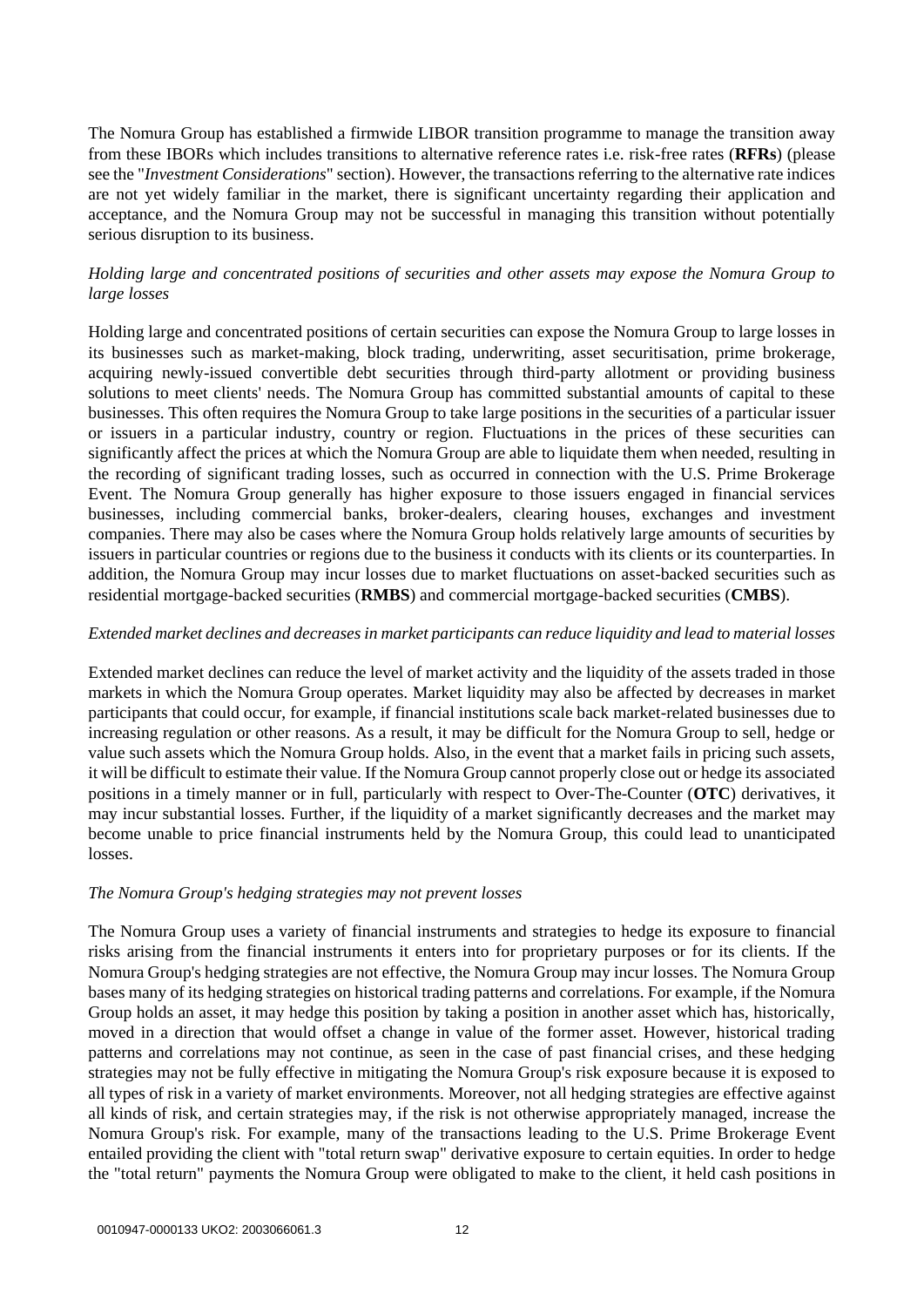the underlying equities. However, this specific hedging strategy was not intended to hedge the risk of a default by the client and the potential need to liquidate the underlying positions in a volatile market environment. When such risk was realised, the Nomura Group's hedging strategy of holding the underlying securities meant that it was exposed to such market fluctuations, contributing to the losses it recognised.

# *The Nomura Group's risk management policies and procedures may not be fully effective in managing market risk*

The Nomura Group's policies and procedures to identify, monitor and manage risks may not be fully effective. Although some of the Nomura Group's methods of managing risk are based upon observed historical market data, the future movements in the financial markets may not be the same as was observed in the past. As a result, the Nomura Group may suffer large losses through unexpected future risk exposures. Other risk management methods that the Nomura Group uses also rely on its evaluation of information regarding markets, clients or other matters, which is publicly available or otherwise accessible by the Nomura Group. This information may not be accurate, complete, up-to-date or properly evaluated, and the Nomura Group may be unable to properly assess its risks, and thereby suffer large losses. Furthermore, certain factors, such as market volatility, may render the Nomura Group's risk evaluation model unsuitable for a new market environment. In such event, the Nomura Group may become unable to evaluate or otherwise manage its risks adequately. Moreover, regardless of how well policies and procedures are designed, they must be properly implemented and followed in order to be effective, which may not always occur despite the Nomura Group's diligent efforts. Further, potential weaknesses in the Nomura Group's organisation structures and governance frameworks may lead to misunderstanding over roles and responsibilities.

For example, with respect to the U.S. Prime Brokerage Event, the Nomura Group suffered significant losses through exposures to the client's counterparty risk and market risks relating to the securities underlying the prime brokerage transactions with the client. The Nomura Group has reviewed and are in the process of completing a number of actions to comprehensively review, revise and strengthen its risk management policies and procedures and the implementation thereof. Such actions remain ongoing, however, and when completed, may not be sufficient to prevent similar exposure to such risks in the future, including to identify and rectify potential shortcomings, whether within the same business or among the Nomura Group's many other business units, impairing the ability of such policies and procedures to prevent future losses.

## *Market risk may increase other risks that the Nomura Group faces*

In addition to the potentially adverse effects on the Nomura Group's businesses described above, market risk could exacerbate other risks that the Nomura Group faces. For example, the risks inherent in financial instruments developed through financial engineering and innovation may be increased by market risk.

Also, if the Nomura Group incurs substantial trading losses caused by its exposure to market risk, its need for liquidity could rise sharply while its access to cash may be impaired as a result of market perception of its credit risk.

Furthermore, in a downturn in the market overall or for specific securities, the Nomura Group's clients and counterparties could incur substantial losses or experience other adverse events of their own, thereby weakening their financial condition and, as a result, increasing the credit risk they pose to the Nomura Group, such as occurred as part of the U.S. Prime Brokerage Event.

## *The Nomura Group may have to recognise impairment charges with regard to the amount of goodwill, tangible and intangible assets recognised on its consolidated balance sheets*

The Nomura Group has purchased all or a part of the equity interests in, or operations from, certain other companies in order to pursue its business expansion, and expect to continue to do so when and as it deems appropriate. The Nomura Group accounts for certain of those and similar purchases and acquisitions as a business combination under U.S. GAAP by allocating the Nomura Group's acquisition costs to the assets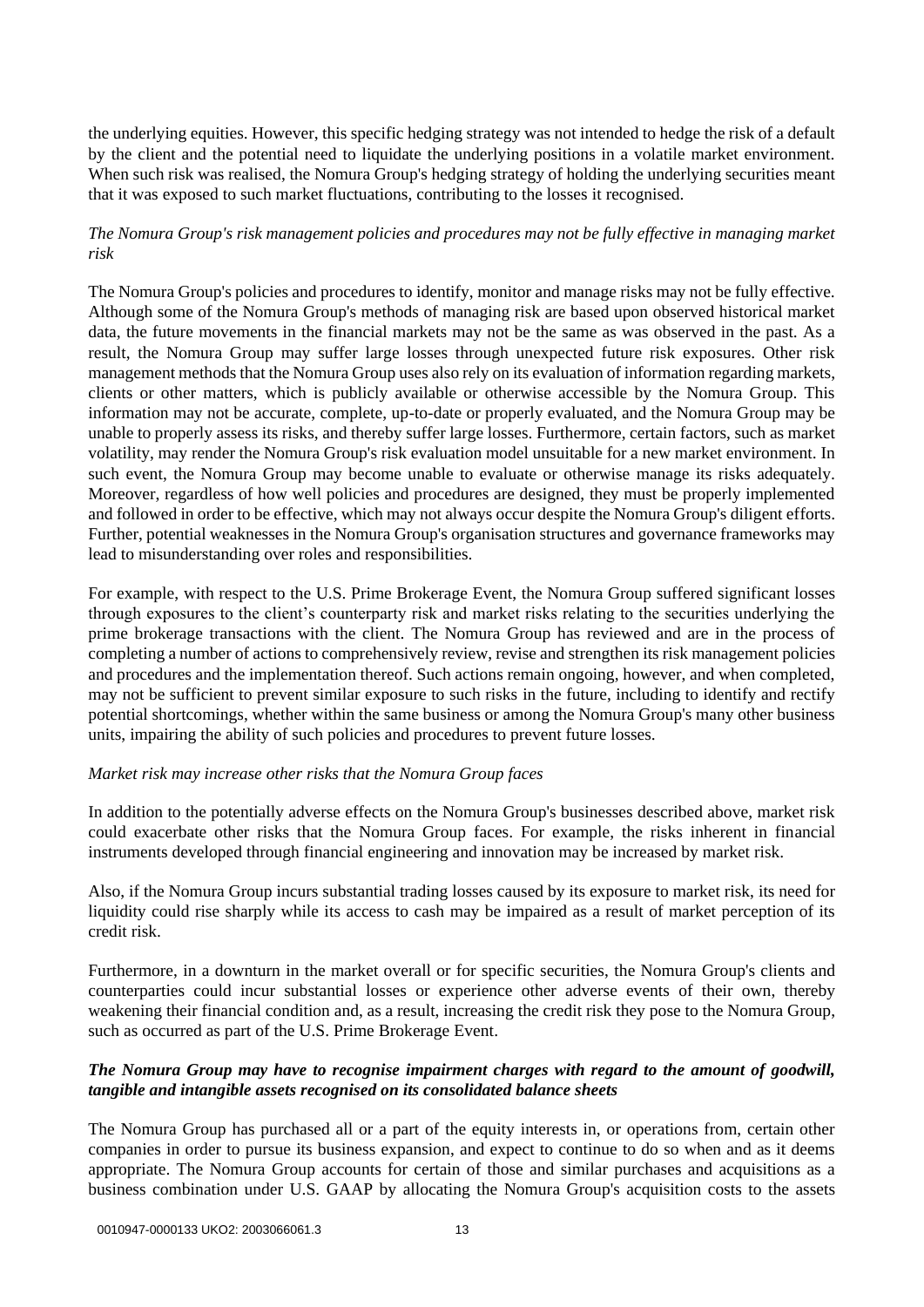acquired and liabilities assumed and recognising the remaining amount as goodwill. The Nomura Group also possesses tangible and intangible assets other than those stated above.

The Nomura Group may have to recognise impairment losses, as well as other losses associated with subsequent transactions, with regard to the amount of goodwill, tangible and intangible assets and, recognised on the NHI Guarantor's consolidated group balance sheet which may adversely affect its financial condition and results of operations. For example, during the year ended 31 March 2019, the Nomura Group recognised an impairment loss on goodwill in its Wholesale segment attributable to previous overseas acquisitions of ¥81,372 million.

# *Liquidity risk could impair the Nomura Group's ability to fund operations and jeopardise its financial condition*

Liquidity, or having ready access to cash, is essential to the Nomura Group's business. The Nomura Group defines liquidity risk as the risk of loss arising from difficulty in securing the necessary funding or from a significantly higher cost of funding than normal levels due to deterioration of its creditworthiness or deterioration in market conditions. In addition to maintaining a readily available cash position, the Nomura Group seeks to secure ample liquidity through repurchase agreements and securities lending transactions, longterm borrowings and the issuance of long-term debt securities, diversification of its short-term funding sources such as commercial paper, and by holding a portfolio of highly liquid assets. The Nomura Group bears the risk that it may lose liquidity under certain circumstances, including the following:

## *The Nomura Group may be unable to access unsecured or secured funding*

The Nomura Group continuously accesses unsecured funding from issuance of securities in the short-term credit markets and debt capital markets as well as bank borrowings to finance its day-to-day operations, including refinancing. The Nomura Group also enters into repurchase agreements and securities lending transactions to raise secured funding for its trading businesses. An inability to access unsecured or secured funding or funding at significantly higher cost than normal levels could have a substantial negative effect on its liquidity. For example, lenders could refuse to extend the credit necessary for the Nomura Group to conduct its business based on their assessment of the Nomura Group's long-term or short-term financial prospects if:

- the Nomura Group incurs large trading losses,
- the level of its business activity decreases due to a market downturn,
- regulatory authorities take significant action against it, or
- its credit rating is downgraded.

In addition to the above, the Nomura Group's ability to borrow in the debt capital markets could also be adversely impacted by factors that are not specific to the Nomura Group, such as reductions in banks' lending capacity, a severe disruption of the financial and credit markets, negative views about the general prospects for the investment banking, brokerage or financial services industries, or negative market perceptions of Japan's financial soundness.

## *The Nomura Group may be unable to sell assets*

If the Nomura Group is unable to raise funds or if its liquidity declines significantly, it will need to liquidate assets or take other actions in order to meet its maturing liabilities. In volatile or uncertain market environments, overall market liquidity may decline. In a time of reduced market liquidity, the Nomura Group may be unable to sell some of its assets, or it may have to sell at depressed prices, which could adversely affect its results of operations and financial condition. The Nomura Group's ability to sell assets may also be adversely impacted by other market participants seeking to sell similar assets into the market at the same time.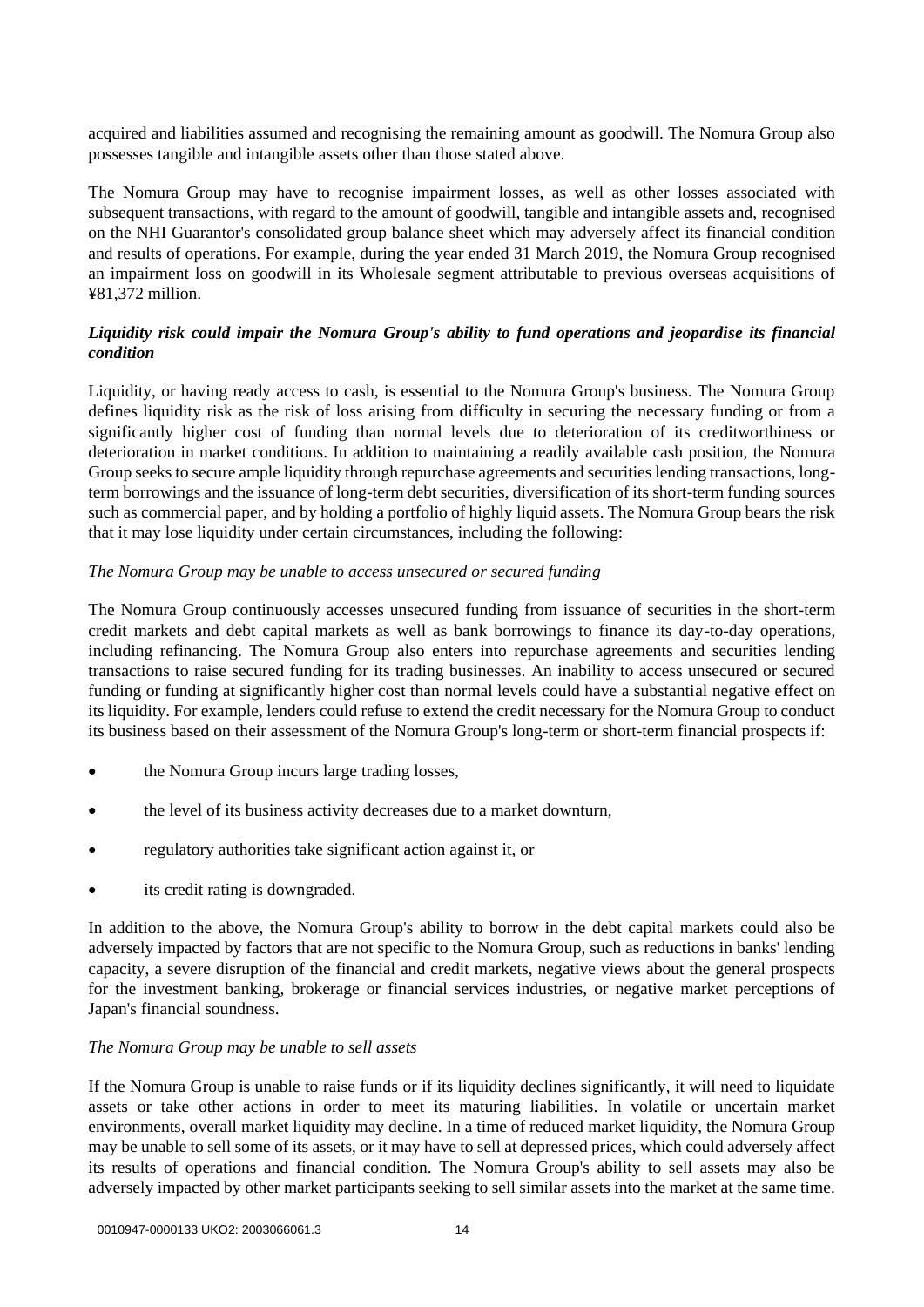## *Lowering of the Nomura Group's credit ratings could impact its funding*

The Nomura Group's funding depends significantly on its credit ratings. Rating agencies may reduce or withdraw their ratings or place the Nomura Group on "credit watch" with negative implications. For example, following the U.S. Prime Brokerage Event, in March 2021, Fitch Ratings, Inc. placed the Nomura Group's credit ratings on negative watch and Moody's Investors Service, Inc. changed the outlook on the Nomura Group's credit ratings to negative, which may lead either agency to downgrade its credit ratings in the future. Future downgrades could increase the Nomura Group's funding costs and limit its funding. This, in turn, could adversely affect its result of operations and its financial condition. In addition, other factors which are not specific to the Nomura Group may impact its funding, such as negative market perceptions of Japan's financial soundness.

## **Event risk may cause losses in the Nomura Group's trading and investment assets as well as market and liquidity risk**

Event risk refers to potential losses the Nomura Group may suffer through unpredictable events that cause large unexpected market price movements such as natural or man-made disasters, epidemics, acts of terrorism, armed conflicts or political instability, as well as adverse events specifically affecting the Nomura Group's business activities or counterparties. These events include not only significant events such as the Great East Japan Earthquake in March 2011, the increasing tensions on the Korean Peninsula following North Korean nuclear tests in 2017, sudden and unexpected developments in global trade or security policies such as tensions between the United States and China since 2018, and the COVID-19 pandemic in 2020 but also more specifically the following types of events that could cause losses in the Nomura Group's trading and investment assets:

- sudden and significant reductions in credit ratings with regard to financial instruments held by the Nomura Group's trading and investment businesses by major rating agencies;
- sudden changes in trading, tax, accounting, regulatory requirements, laws and other related rules which may make the Nomura Group's trading strategy obsolete, less competitive or no longer viable; or
- an unexpected failure in a corporate transaction in which the Nomura Group participates resulting in its not receiving the consideration the Nomura Group should have received, as well as bankruptcy, deliberate acts of fraud, and administrative penalty with respect to the issuers of its trading and investment assets.

## **The Nomura Group may be exposed to losses when third parties that are indebted to it do not perform their obligations**

The Nomura Group's counterparties are from time to time indebted or otherwise owe certain obligations (such as with regards to the posting of collateral) to the Nomura Group as a result of transactions or contracts, including loans, commitments to lend, other contingent liabilities and derivative transactions. The Nomura Group may incur material losses when its counterparties default or fail to perform on their obligations to it due to their filing for bankruptcy, a deterioration in their creditworthiness, lack of liquidity, operational failure, an economic or political event, repudiation of the transaction or for other reasons. Although the Nomura Group establishes and maintains allowances for credit losses, such allowances reflect management judgments and assumptions based on information available to them, which may be incorrect or incomplete, meaning these judgments and assumptions may prove to be incorrect, potentially significantly so.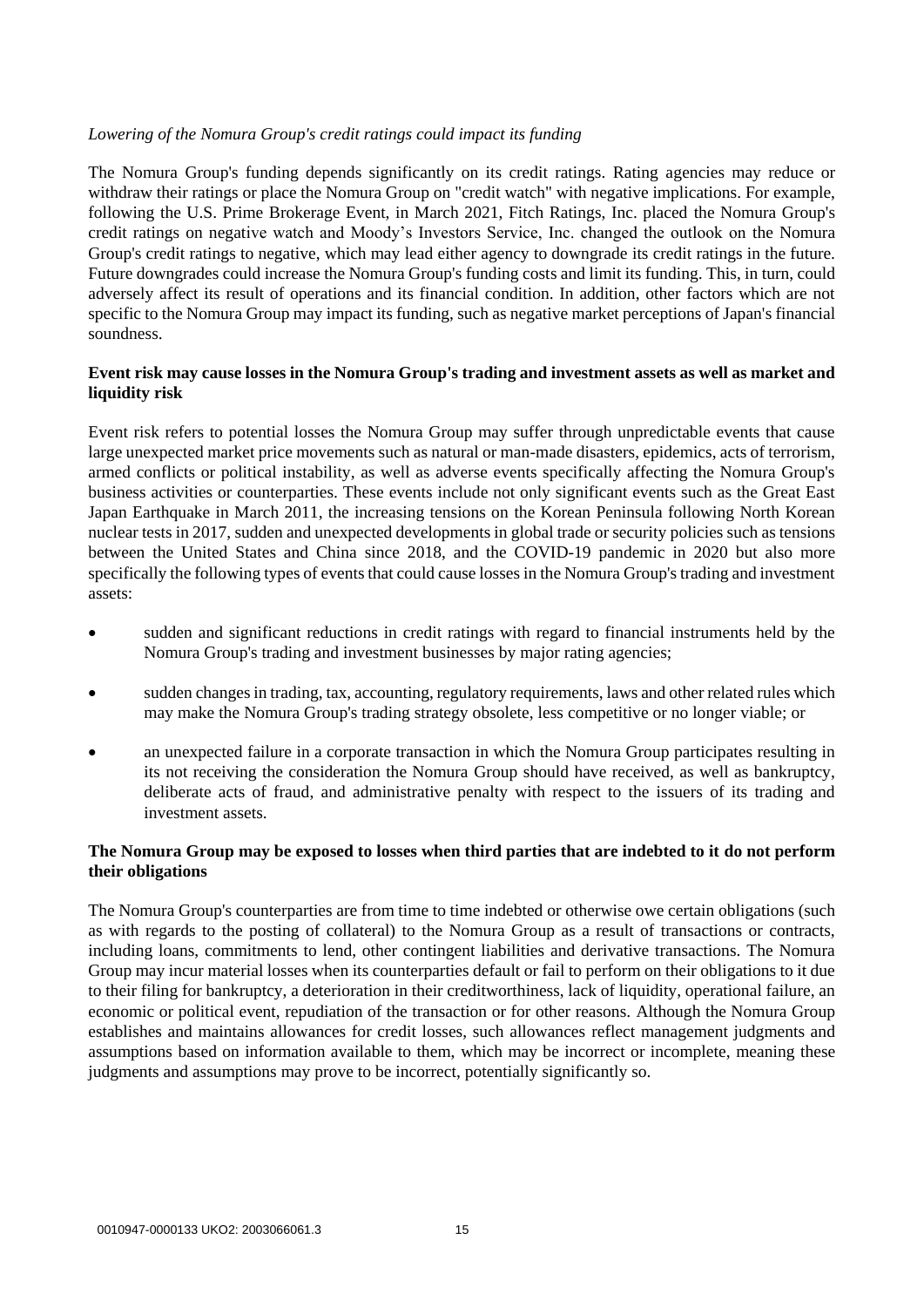Credit risk may also arise from:

- holding securities issued by third parties; or
- the execution of securities, futures, currency or derivative transactions that fail to settle at the required time due to non-delivery by the counterparty, such as financial institutions and hedge funds which are counterparties to credit default swaps or systems failure by clearing agents, exchanges, clearing houses or other financial infrastructure.

## *Issues related to third party credit risk may include the following:*

# *Defaults by a large financial institution could adversely affect the financial markets generally and the Nomura Group specifically*

The commercial soundness of many financial institutions is closely interrelated as a result of credit, trading, clearing or other relationships among the institutions. As a result, concern about the creditworthiness of or a default by, a certain financial institution could lead to significant liquidity problems or losses in, or defaults by, other financial institutions. This may adversely affect financial intermediaries, such as clearing agencies, clearing houses, banks, securities firms and exchanges, with which the Nomura Group interacts on a daily basis. Actual defaults, increases in perceived default risk and other similar events could arise in the future and could have an adverse effect on the financial markets and on the Nomura Group. The Nomura Group's funding operations may be adversely affected if major financial institutions, Japanese or otherwise, fail or experience severe liquidity or solvency problems.

# *There can be no assurance as to the accuracy of the information about, or the sufficiency of the collateral the Nomura Group uses in managing, its credit risk*

The Nomura Group regularly reviews its credit exposure to specific clients or counterparties and to specific countries and regions that it believes may present credit concerns. Default risk, however, may arise from events or circumstances that to the Nomura Group does not detect, such as account-rigging and fraud. The Nomura Group may also fail to receive full information with respect to the risks of a counterparty, or to accurately manage and assess such information internally. For example, the Nomura Group's credit risk assessments with respect to the client whose default led to the U.S. Prime Brokerage Event did not reflect the full extent of the client's relevant trading activity. In addition, in cases where the Nomura Group has extended credit against collateral, it may fall into a deficiency in value in the collateral if sudden declines in market values reduce the value of its collateral, as was the case with loans extended to the prime brokerage client leading in part to the U.S. Prime Brokerage Event.

# *The Nomura Group's clients and counterparties may be unable to perform their obligations to the Nomura Group as a result of political or economic conditions*

Country, regional and political risks are components of credit risk, as well as market risk. Political or economic pressures in a country or region, including those arising from local market disruptions or currency crises, may adversely affect the ability of clients or counterparties located in that country or region to obtain credit or foreign exchange, and therefore to perform their obligations owed to the Nomura Group.

# **Environmental, Social and Governance factors including Climate change and broader associated policy changes in each jurisdiction could adversely affect the Nomura Group's business**

Increasing attention on the management of Environmental, Social and Governance (**ESG**) factors in the business makes it imperative that the Nomura Group continues to develop its policies in these areas, and positions itself in a positive light to interested stakeholders including its shareholders, clients and society at large. Lack of sufficient focus on ESG considerations may not only impede the Nomura Group's ability to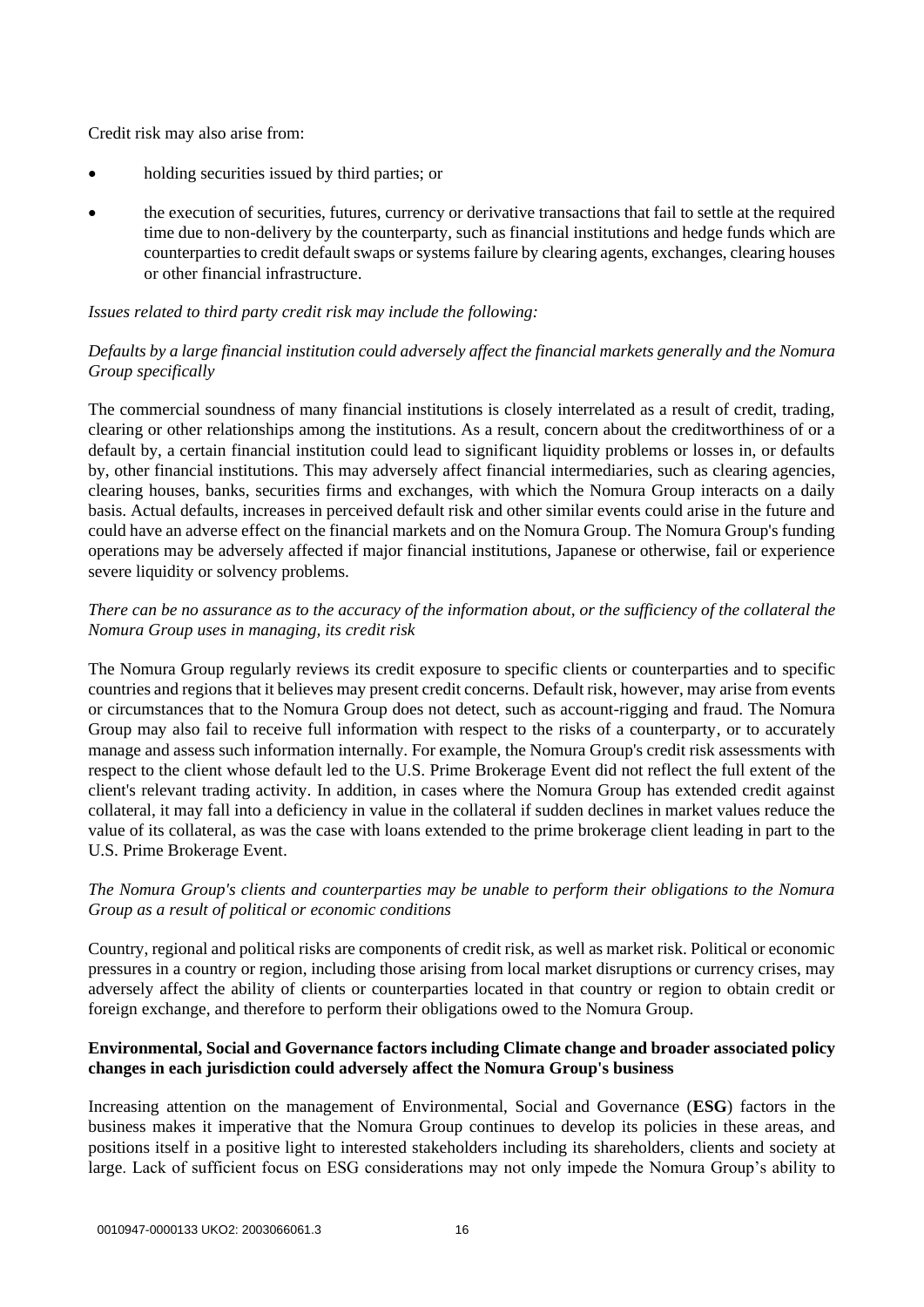build a sustainable business model, but may also increase the Nomura Group's vulnerability to ESG related risks such as risks associated with climate change in the medium to long-term.

The Nomura Group considers climate change one of the most important global challenges facing society. The direct impact of climate change, and the resulting changes in the business environment could cause losses to the Nomura Group. The climate change related risk is broadly divided into two parts; namely Physical Risks and Transition Risks, either of which may materially and adversely affect the Nomura Group.

- Physical Risk: The risk of physical damage or the impairment of the operating capability of the assets of the Nomura Group, clients and business partners due to climate change. This includes the potential impact of extreme weather events, fire and sea level flooding.
- Transition Risk: The risks associated with accelerated policy and external changes associated with the move towards addressing climate risk. This includes changes in government policies, industrial policy or carbon based taxes, changes in social or other preferences and rapid changes in technologies which have the potential to leave stranded assets that are no longer viable.

#### **The financial services industry faces intense competition**

The Nomura Group's businesses are intensely competitive, and are expected to remain so. The Nomura Group competes on the basis of a number of factors, including transaction execution capability, its products and services, innovation, reputation and price. The Nomura Group has experienced intense price competition, particularly in brokerage, investment banking and other businesses.

## *Competition with commercial banks, commercial bank-owned securities subsidiaries,non-Japanese firms and online securities firms in the Japanese market is increasing*

Since the late 1990s, the financial services sector in Japan has undergone deregulation. Banks and certain other financial institutions became able to enter into the securities brokerage business in 2004 and firewalls between commercial banks and securities firms were deregulated in 2009, increasing the ability of securities firms with affiliated commercial banks to cooperate more closely with them. As a result, securities subsidiaries of commercial banks and non-Japanese firms with increased competitiveness have been affecting the Nomura Group's market shares in the sales and trading, investment banking and retail businesses. In recent years, competition is intensifying beyond the traditional financial sector based on the increasing digitalisation of the industry, not only with the rise of online securities firms but also FinTech companies and the entry of nonfinancial companies into the financial services sector. In order to address such changes in the competitive landscape, the Nomura Group has already begun various efforts to implement these changes in the competitive environment. However, these measures may not be successful in growing or maintaining the Nomura Group's market share in this increasingly fierce competitive environment, and the Nomura Group may lose business or transactions to its competitors, harming its business and results of operations.

## *Increased consolidation, business alliance and cooperation in the financial services groups industry mean increased competition for the Nomura Group*

There has been substantial consolidation and convergence among companies in the financial services industry. In particular, a number of large commercial banks and other broad-based large financial services groups have established or acquired broker-dealers or have consolidated with other financial institutions. These large financial services groups continue to develop business linkage within their respective groups in order to provide comprehensive financial services to clients, offering a wide range of products, including loans, deposit-taking, insurance, brokerage, asset management and investment banking services within their group, which may enhance their competitive position compared with the Nomura Group. They also have the ability to supplement their investment banking and brokerage businesses with commercial banking and other financial services revenues in an effort to gain market share. In addition, the financial services industry has seen collaboration beyond the borders of businesses and industries, such as alliances between commercial banks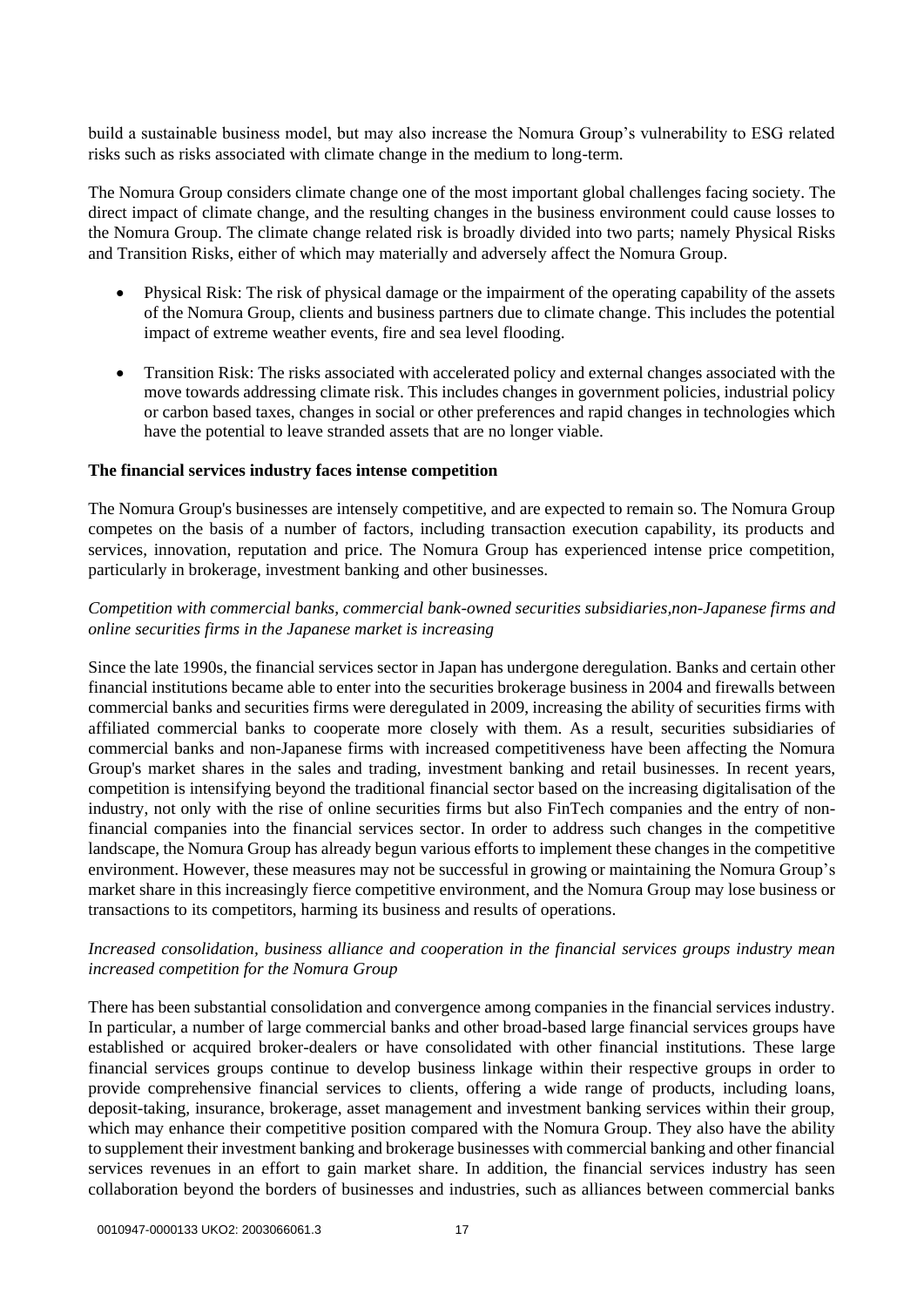and securities companies outside of the framework of existing corporate groups and recent alliances with nonfinancial companies including emerging companies. The Nomura Group's competitiveness may be adversely affected if its competitors are able to expand their businesses and improve their profitability through such business alliances.

## *The Nomura Group's global business strategies have not resulted in the anticipated outcome to date, and the Nomura Group may not be able to successfully rebuild them*

The Nomura Group continues to believe there are significant opportunities in the international markets, but there is also significant competition associated with such opportunities. In order to take advantage of these opportunities, the Nomura Group will have to compete successfully with financial services firms based in important non-Japanese markets, including the U.S., Europe and Asia. For example, as a means to bolster the Nomura Group's international operations, the Nomura Group acquired certain Lehman Brothers operations in Europe, the Middle East and Asia in 2008. After the acquisition, however, market structures have changed drastically due to the scaling back of market-related businesses by European financial institutions and the monetary easing policies by European central banks, resulting in a decline in whole-market liquidity and despite the Nomura Group's efforts, it recognised an impairment loss of ¥81,372 million in the fiscal year ended 31 March 2019 in respect of these businesses.

Since April 2019, the Nomura Group has been working to rebuild its global business platform, under which it aims to simplify its operating model, transform its business portfolio and pivot towards client businesses and growth areas, which it believes has been successful. In order to support further development of its international operations, the Nomura Group continues to grow its business organically and inorganically such as the acquisition of Greentech Capital Advisors in 2020. The Nomura Group will continue to review its entire business portfolio while looking at the competitive environment, and intends to implement its strategies in consideration of potential risks. However, the risk remains that it may be required to incur greater expenses than expected, or to commit greater financial, management and other resources to the strategies than expected, which could adversely affect its business and results of operations. Moreover, the assumptions and expectations upon which the strategies are based may not be correct, which could lead to it realising fewer benefits than expected or could even harm its business and results of operations overall. Furthermore, to the extent it reduces compensation or headcount as part of this strategy, its ability to attract and retain the employees needed to successfully run its businesses could be adversely affected. It may also be unsuccessful in designing a streamlined management structure, which could harm its ability to properly control or supervise its many businesses across the world.

## **Misconduct or fraud by an employee, director or officer, or any third party, could occur, and the Nomura Group's reputation in the market and its relationships with clients could be harmed**

The Nomura Group faces the risk that its employees, directors or officers, or any third party, could engage in misconduct that may adversely affect its business. Misconduct by an employee, director or officer includes conduct such as entering into transactions in excess of authorised limits, acceptance of risks that exceed the Nomura Group's limits, or concealment of unauthorised or unsuccessful activities. The misconduct could also involve the improper use or disclosure of non-public information relating to the Nomura Group or its clients, such as insider trading and the recommendation of trades based on such information, as well as other crimes, which could result in regulatory sanctions, legal liability and serious reputational or financial damage to the Nomura Group.

For example, on 5 March 2019, a researcher at Nomura Research Institute, Ltd. (**NRI**), NHI's equity-method affiliate, revealed information that there was a high possibility that the standard for designating the top market of the Tokyo Stock Exchange (the **TSE**) would fall to ¥25 billion, which had been under review at the TSE, to a chief strategist (the **NSC Strategist**) in the research division of NSC. The researcher at NRI was a member of the Advisory Group to Review the TSE Equity Market Structure and received this information in such capacity. On the same day and the next day, the NSC Strategist communicated the information to certain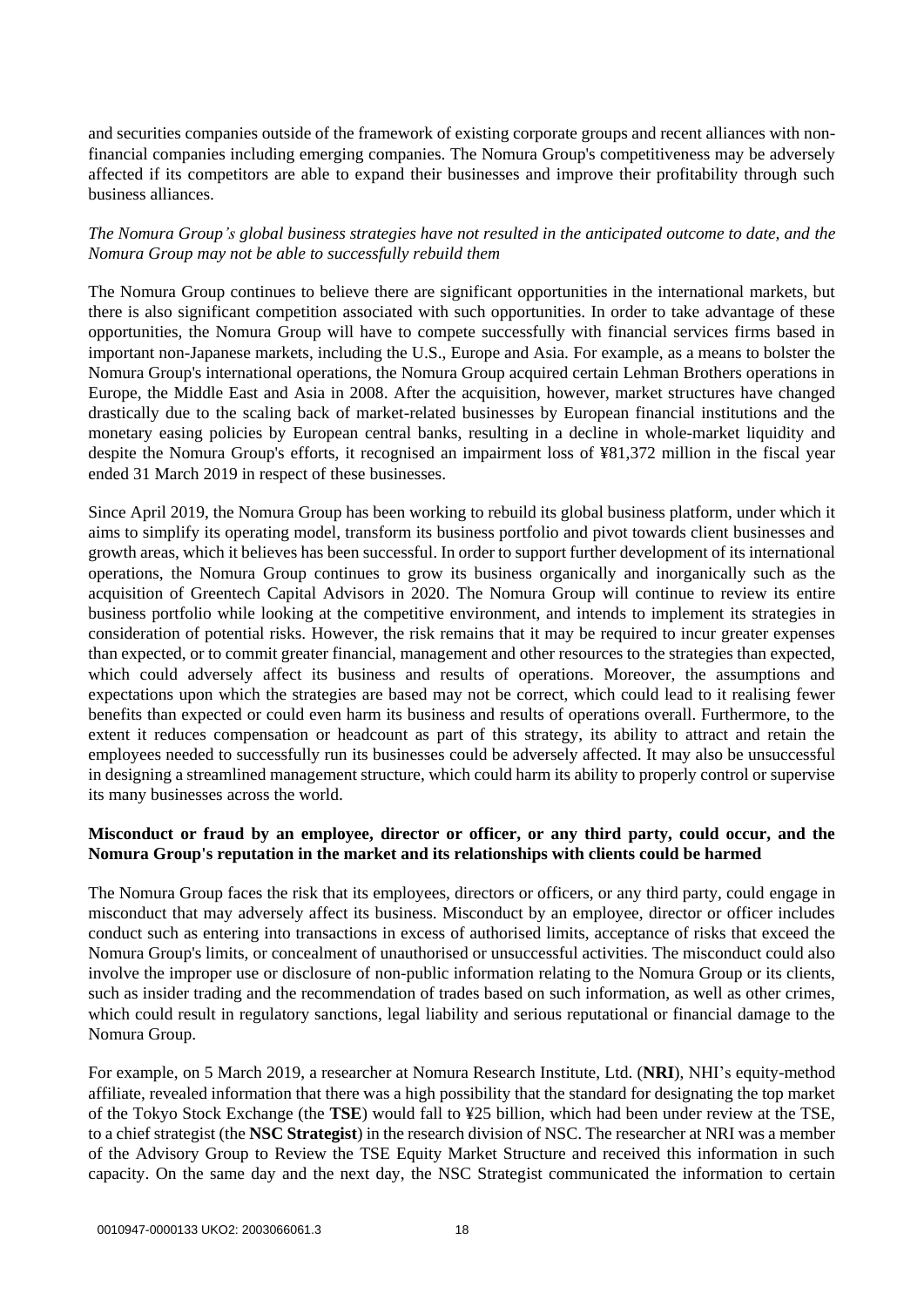people including members of Japanese stock sales team of NSC and Nomura International (Hong Kong) Limited (**NIHK**), some of whom provided the information to their institutional investor clients. Although the provision of the information did not represent a violation of law, it was an inappropriate conduct and impaired the implicit trust placed in the Nomura Group and its employees by other market participants. Following a special internal investigation conducted by external experts, on 24 May 2019, NHI announced a remediation plan and the reduction of compensation of certain of its executives and those of NSC. On 28 May 2019, the Financial Services Agency of Japan (the **Japanese FSA**) issued a business improvement order to NHI and to NSC, requiring NHI to clarify responsibility for this incident, develop and submit a detailed improvement plan, and report periodically on the implementation and effectiveness of measures for improvement, and on 28 August 2019, a fine of ¥10 million was imposed by Tokyo Stock Exchange, Inc. as a penalty.

Third parties may also engage in fraudulent activities, including devising a fraudulent scheme to induce the Nomura Group's investment, loans, guarantee or any other form of financial commitment, both direct and indirect. Because of the broad range of businesses that the Nomura Group engages in and the large number of third parties with whom the Nomura Group deals in its day-to-day business operations, such fraud or any other misconduct may be difficult to prevent or detect and its future reputation and financial condition could adversely affected, which could result in serious reputational or financial damage to the Nomura Group in the future.

Measures which the Nomura Group has implemented or additional measures that may be implemented in the future may not be effective in preventing or managing the risk of misconduct or fraud in all cases, and the Nomura Group may not always be able to detect or deter misconduct or fraud by an employee, director, officers, or third parties. If any administrative or judicial sanction is issued against the Nomura Group as a result of such fraud or misconduct, it may lose business opportunities, and its future revenue and results of operations may be materially and adversely affected, even after the sanction is lifted, if and to the extent that its clients, especially public institutions, decide not to engage the Nomura Group for their financial transactions.

# **A failure to identify and appropriately address conflicts of interest could adversely affect the Nomura Group's business**

The Nomura Group is a global financial institution that provides a wide range of products and services to a diverse group of clients, including individuals, corporations, other financial institutions and governmental institutions. As such, the Nomura Group faces potential conflicts of interest in the ordinary course of its business. Conflicts of interests can arise when the Nomura Group's services to a particular client conflict or compete, or are perceived to conflict or compete, with its own interests. In addition, where non-public information is not appropriately restricted or shared within the firm, conflicts of interest can also arise where a transaction within the Nomura Group and/or a transaction with another client conflicts or competes, or is perceived to conflict or compete, with a transaction with a particular client. While the Nomura Group has extensive internal procedures and controls designed to identify and address conflicts of interest on the basis of the Nomura Group Conflicts of Interest Management Policy, a failure, or a perceived failure, to identify, disclose and appropriately address such conflicts could adversely affect its reputation and the willingness of current or potential clients to do business with it and its revenues and results of operations. In addition, conflicts of interest could give rise to regulatory actions or litigation.

## **The Nomura Group's business is subject to substantial legal, regulatory and reputational risks**

Substantial legal liability or a significant regulatory action against the Nomura Group could have a material adverse effect on the Nomura Group's business, financial condition or results of operations or cause reputational harm to it. Also, material changes in regulations applicable to the Nomura Group or to the markets in which the Nomura Group operates could adversely affect its business.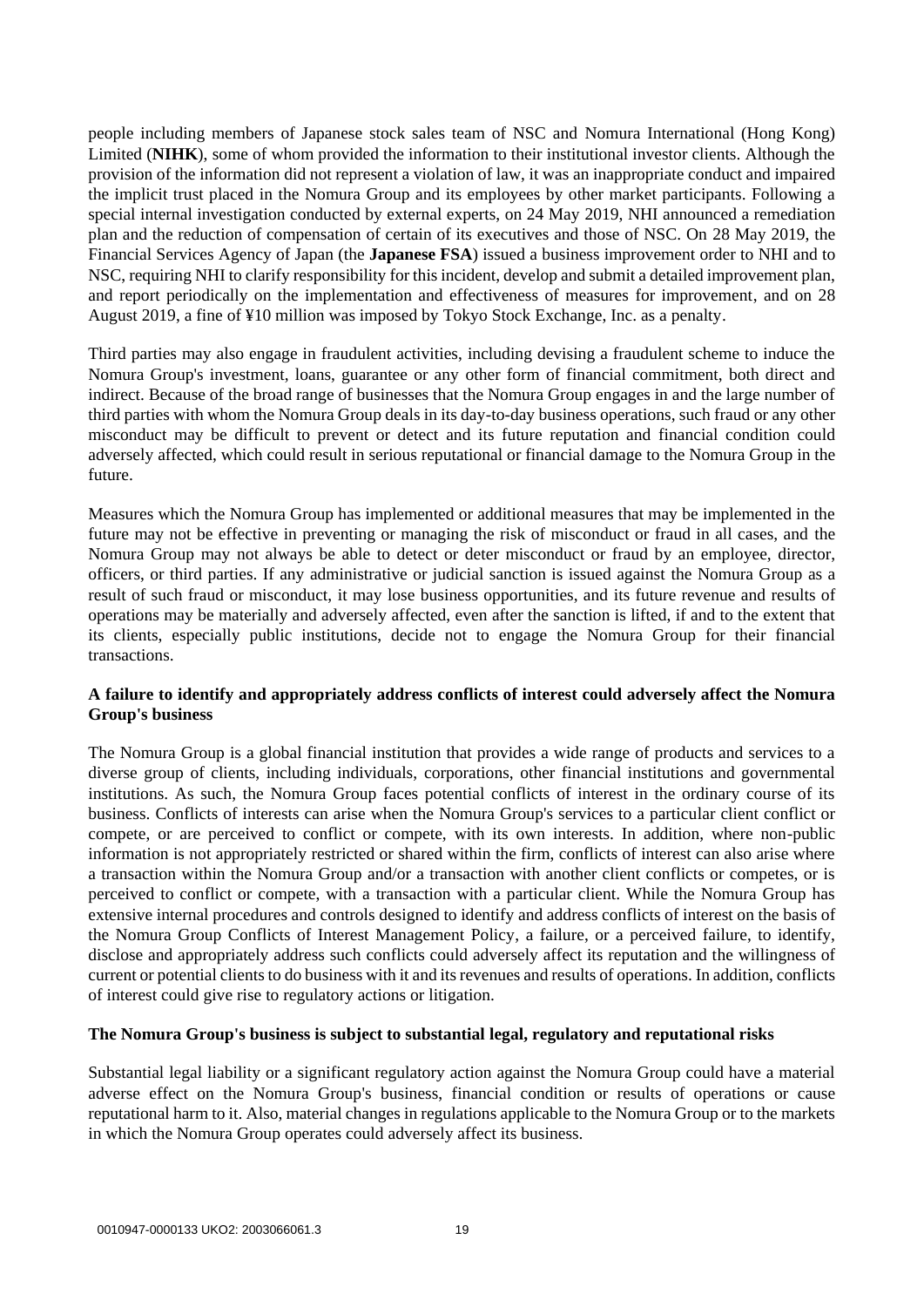#### **The Nomura Group's exposure to legal liability is significant**

The Nomura Group faces significant legal risks in its businesses. These risks include liability under securities or other laws in connection with securities underwriting and offering transactions, liability arising from the purchase or sale of any securities or other financial products, disputes over the terms and conditions of complex trading arrangements or the validity of contracts for the Nomura Group's transactions, disputes with its business alliance partners and legal claims concerning its other businesses.

During a prolonged market downturn or upon the occurrence of an event that adversely affects the market, the Nomura Group would expect claims against it to increase. The Nomura Group may also face significant litigation. The cost of defending such litigation may be substantial and the Nomura Group's involvement in litigation may damage its reputation. In addition, even legal transactions might be subject to adverse public reaction according to the particular details of such transactions. These risks may be difficult to assess or quantify and their existence and magnitude may remain unknown for substantial periods of time.

## *Extensive regulation of the Nomura Group's businesses limits its activities and may subject the Nomura Group to significant penalties and losses*

The financial services industry is subject to extensive regulation. The Nomura Group is subject to increasing regulation by governmental and self-regulatory organisations in Japan and in virtually all other jurisdictions in which it operates, and such governmental and regulatory scrutiny may increase as its operations expand or as laws change. In addition, while regulatory complexities increase, possibilities of extra-territorial application of a regulation in one jurisdiction to business activities outside of such jurisdiction may also increase. These regulations are broadly designed to ensure the stability of financial systems and the integrity of the financial markets and financial institutions, and to protect clients and other third parties who deal with the Nomura Group, and often limit its activities and/or affect its profitability, through net capital, client protection and market conduct requirements. In addition, on top of traditional finance-related legislation, the scope of laws and regulations applying to, and/or impacting on, the Nomura Group's operations may become wider depending on the situation of the wider international political and economic environment or policy approaches taken by governmental authorities in respect of regulatory application or law enforcement. In particular, the number of investigations and proceedings against the financial services industry by governmental and selfregulatory organisations has increased substantially and the consequences of such investigations and proceedings have become more severe in recent years, and the Nomura Group is subject to face the risk of such investigations and proceedings. For example, the U.S. Department of Justice (the **DOJ**) conducted an investigation regarding residential mortgage-backed securities securitised by some of the Nomura Group's U.S. subsidiaries prior to 2009. On 15 October 2018, the U.S. subsidiaries settled the investigation with the DOJ and agreed to pay USD 480 million. Although the Nomura Group takes measures such as timely monitoring and establishing internal governance procedures in order to prevent violations of laws and regulations, it may not always be able to prevent such violations, and it could be fined, prohibited from engaging in some of its business activities, ordered to improve its internal governance procedures or be subject to revocation of its license to conduct business. The Nomura Group's reputation could also suffer from the adverse publicity that any administrative or judicial sanction against it may create, which may negatively affect the Nomura Group's business opportunities and ability to secure human resources. As a result of any such sanction, the Nomura Group may lose business opportunities for a period of time, even after the sanction is lifted, if and to the extent that its clients, especially public institutions, decide not to engage it for their financial transactions. In addition, certain market participants may refrain from investing in or entering into transactions with the Nomura Group if the Nomura Group engages in business activities in regions subject to international sanctions, even if the Nomura Group's activities do not constitute violations of sanctions laws and regulations.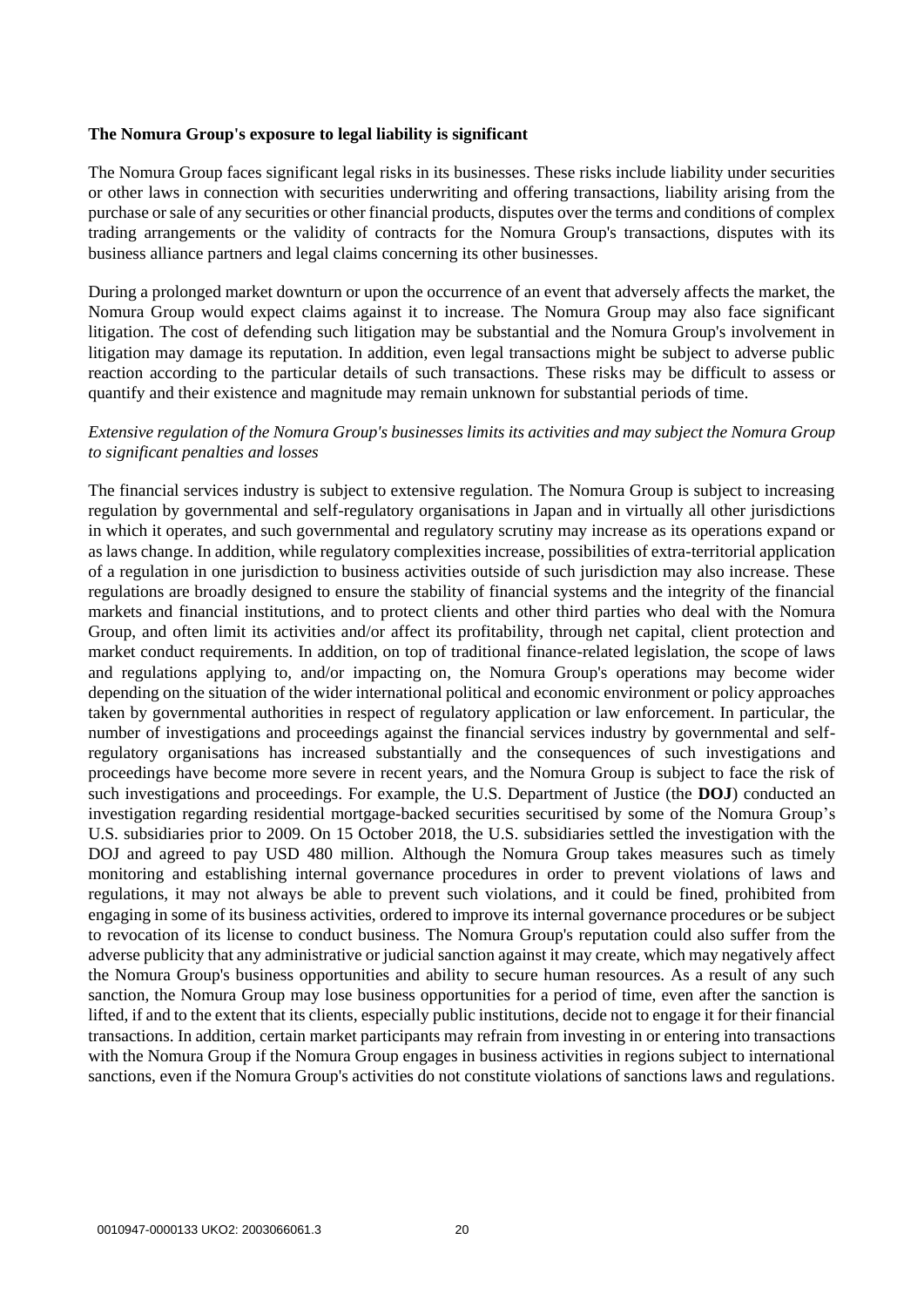## *Tightening of regulations applicable to the financial system and financial industry could adversely affect the Nomura Group's business, financial condition and results of operations*

If regulations that apply to the Nomura Group's businesses are introduced, modified or removed, the Nomura Group could be adversely affected directly or through resulting changes in market conditions. The impact of such developments could make it economically unreasonable for the Nomura Group to continue to conduct all or certain of its businesses, or could cause it to incur significant costs to adjust to such changes.

Furthermore, the exact details of the implementation of proposals for regulatory change and its impact on the Nomura Group will depend on the final regulations as they become ultimately adopted by various governmental agencies and oversight boards.

New regulations or revisions to existing regulations relating to accounting standards, regulatory capital adequacy ratios, liquidity ratios and leverage ratios applicable to the Nomura Group could also have a material adverse effect on its business, financial condition and results of operations. Such new regulations or revisions to existing regulations include the so-called Basel III package formulated by the Basel Committee on Banking Supervision (the **Basel Committee**) and the finalised Basel III reforms published in December 2017. Furthermore, in October 2012, the Basel Committee developed and published a set of principles on the assessment methodology and higher loss absorbency requirements for domestic systemically important banks (**D-SIBs**), and, in December 2015, the Japanese FSA identified the Nomura Group as a D-SIB and imposed a surcharge of 0.5 per cent. on its required capital ratio after March 2016 with a 3-year transitional arrangement. In addition, the FSB published the final standard requiring global systemically important banks (**G-SIBs**) to maintain a certain level of total loss-absorbing capacity (**TLAC**) upon their failure in November 2015. Under the Japanese FSA's policy implementing the TLAC framework in Japan as updated in April 2018, the TLAC requirements in Japan apply not only to Japanese G-SIBs but also to Japanese D-SIBs that are deemed (i) of particular need for a cross-border resolution arrangement and (ii) of particular systemic significance to the Japanese financial system if they fail. Based on the revised policy, in March 2019, the Japanese FSA published the notices and guidelines of TLAC regulations in Japan. According to these notices and guidelines, the Nomura Group will be subject to the TLAC requirements in Japan from 31 March 2021 although the Nomura Group is not identified as a G-SIB as of the date of publication on NHI's Form 20-F. These changes in regulations may increase the Nomura Group's funding costs or require it to liquidate financial instruments and other assets, raise additional capital or otherwise restrict its business activities in a manner that could adversely affect its operating or financing activities or the interests of its shareholders.

## *Deferred tax assets may be impacted due to a change in business condition or in laws and regulations, resulting in an adverse effect on the Nomura Group's operating results and financial condition*

The Nomura Group recognises deferred tax assets in its consolidated balance sheets as a possible benefit of tax relief in the future. If the Nomura Group experiences or forecasts future operating losses, if tax laws or enacted tax rates in the relevant tax jurisdictions in which it operates change, or if there is a change in accounting standards in the future, it may reduce the deferred tax assets recognised in its consolidated balance sheets. As a result, it could adversely affect the Nomura Group's financial condition and results of operations.

## **Unauthorised disclosure or misuse of personal information held by the Nomura Group may adversely affect its business**

The Nomura Group keeps and manages personal information obtained from clients in connection with its business. In recent years, there have been many reported cases of personal information and records in the possession of corporations and institutions being improperly accessed, disclosed or misused.

Although the Nomura Group exercises care to protect the confidentiality of personal information and have in place policies and procedures designed to safeguard such information and ensure that it is used in compliance with applicable laws, rules and regulations, were any unauthorised disclosure or misuse of personal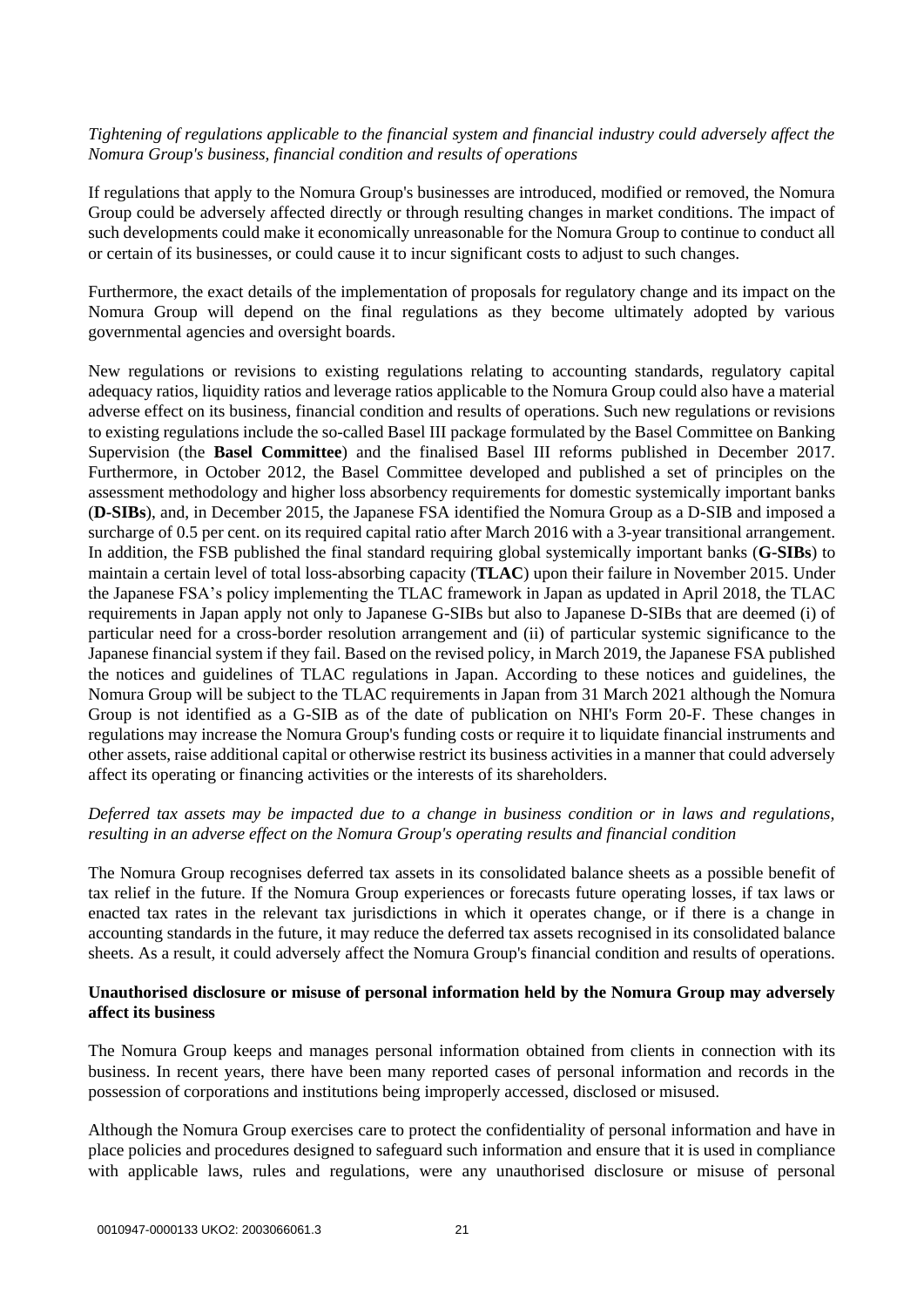information to occur, its business could be adversely affected. For example, the Nomura Group could be subject to government actions such as administrative actions or penalties in case there is any violation of applicable personal data protection laws, rules and regulations or be subject to complaints and lawsuits for damages from clients if they are adversely affected due to the unauthorised disclosure or misuse of their personal information (including leakage of such information by an external service provider). In addition, the Nomura Group could incur additional expenses associated with changing its security systems, either voluntarily or in response to administrative guidance or other regulatory initiatives. Moreover, restrictions on the Nomura Group's ability to use personal information collected from clients may adversely affect its existing businesses or to develop new ones. Furthermore, any damage to the Nomura Group's reputation caused by such unauthorised disclosure or misuse could lead to a decline in new clients and/or a loss of existing clients, as well as to increased costs and expenses incurred for public relations campaigns designed to prevent or mitigate damage to its corporate or brand image or reputation.

#### **System failure, information leakage and the cost of maintaining sufficient cybersecurity could adversely affect the Nomura Group's business**

The Nomura Group's businesses rely on secure processing, storage, transmission and reception of personal, confidential and proprietary information on its systems. The Nomura Group has been in the past and may again become the target of attempted unauthorised access, computer viruses or malware, and other cyber-attacks designed to access and obtain information on its systems or to disrupt and cause other damage to its services. For example, in June 2018, one of the Nomura Group's foreign subsidiaries experienced a spear phishing incident that resulted in the unauthorised access to the firm's desktop network, requiring the Nomura Group to immediately launch an internal investigation to assess and remediate the incident, notify the appropriate authorities of its occurrence and communicate with clients and other individuals whose data may have been impacted. In response to the COVID-19 pandemic, many of the Nomura Group's employees now work remotely using networking or other technologies, and these technologies have become even more critical to its business. The implementation of remote work arrangements may also increase the possibility that the Nomura Group will be subject to cyber-attacks and other information security breaches. Although these threats may originate from human error or technological failure, they may also originate from the malice or fraud of internal parties, such as employees, or third parties, including foreign non-state actors and extremist parties. Additionally, the Nomura Group could also be adversely impacted if any of the third-party vendors, exchanges, clearing houses or other financial institutions to whom the Nomura Group is interconnected are subject to cyber-attacks or other informational security breaches. Such events could cause interruptions to the Nomura Group's systems, reputational damage, client dissatisfaction, legal liability, enforcement actions or additional costs, any and all of which could adversely affect its financial condition and operations.

While the Nomura Group continues to devote significant resources to monitor and update its systems and implement information security measures to protect its systems, there can be no assurance that any controls and procedures the Nomura Group has in place will be sufficient to protect it from future security breaches. As cyber threats are continually evolving, the Nomura Group's controls and procedures may become inadequate and it may be required to devote additional resources to modify or enhance its systems in the future.

## **Natural disaster, terrorism, military dispute and infectious disease other than COVID-19 could adversely affect the Nomura Group's business**

The Nomura Group has developed a contingency plan for addressing unexpected situations. However, disaster, terrorism, military disputes or widespread infectious diseases afflicting the Nomura Group's management and employees could exceed the assumptions of its plan, and could adversely affect its business. In addition, there is a possibility that unknown infectious diseases other than COVID-19 pandemic may hinder the operational duties by its management and employees.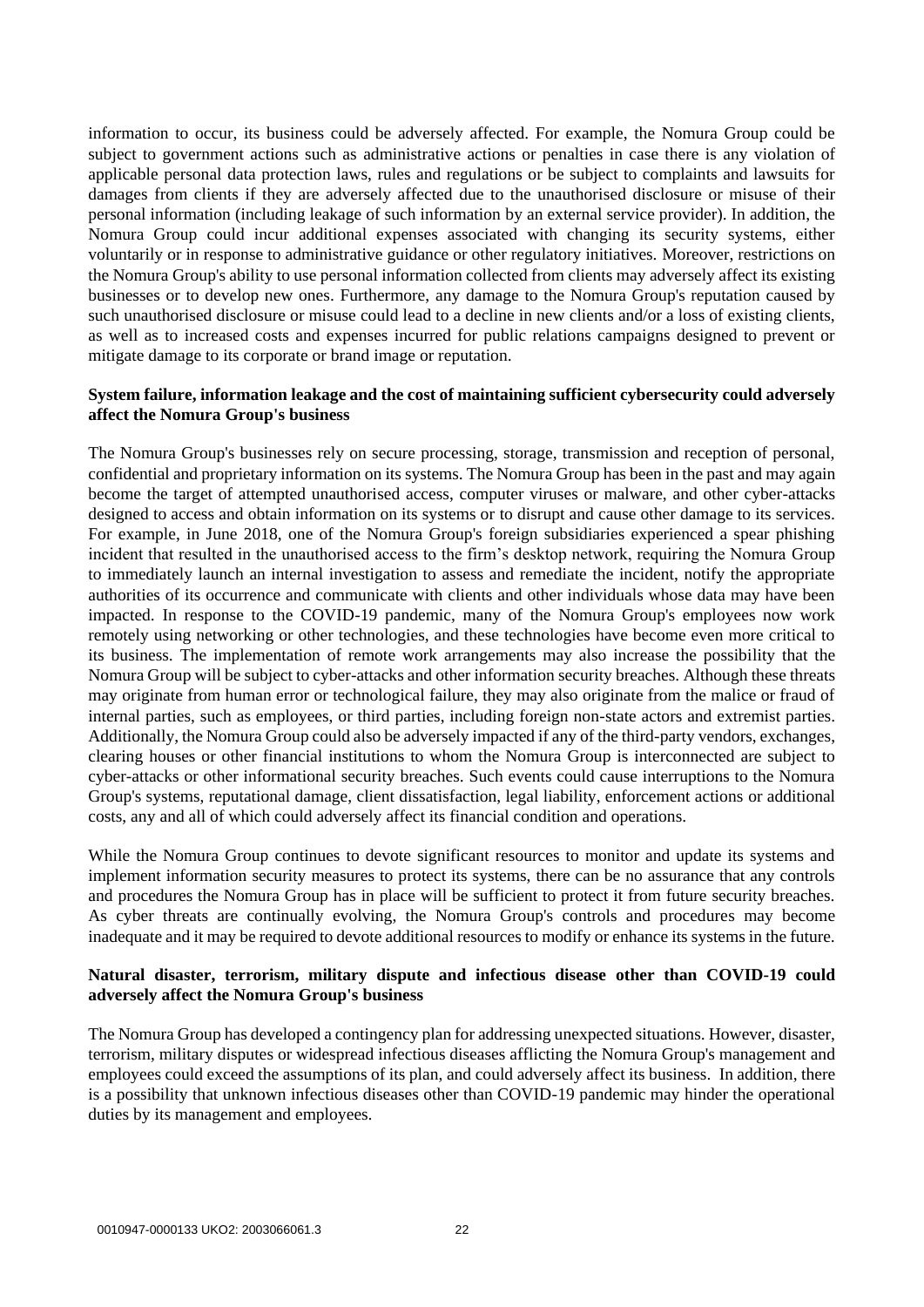#### **NHI is a holding company and depends on payments from subsidiaries**

NHI heavily depends on dividends, distributions and other payments from subsidiaries to make payments on NHI's obligations. Regulatory and other legal restrictions, such as those under the Companies Act of Japan (the **Companies Act**), may limit NHI's ability to transfer funds freely, either to or from NHI's subsidiaries. In particular, many of NHI's subsidiaries, including NHI's broker-dealer subsidiaries, are subject to laws and regulations, including regulatory capital requirements, that authorise regulatory bodies to block or reduce the flow of funds to the parent holding company, or that prohibit such transfers altogether in certain circumstances. For example, NSC, Nomura Securities International, Inc., Nomura International plc and NIHK, the Nomura Group's main broker-dealer subsidiaries, are subject to regulatory capital requirements and changes in such regulatory capital requirements and the required level could limit the transfer of funds to NHI. While NHI monitors and manages the transfer of funds among Nomura Group on the basis of the relevant laws and regulations on a daily basis, these laws and regulations may hinder NHI's ability to access funds needed to make payments on NHI's obligations.

## **The Nomura Group may not be able to realise gains it expects, and may even suffer losses, on its investments in equity securities and non-trading debt securities**

The Nomura Group holds substantial investments in equity securities including private equity investments and non-trading debt securities. Under U.S. GAAP, depending on market conditions, the Nomura Group may recognise significant unrealised gains or losses on its investments in equity securities and debt securities, which could have an adverse impact on its financial condition and results of operations. For example, in the fiscal year ended 31 March 2020, the Nomura Group recognised a loss of ¥ 16.4 billion related to its investment in American Century Investments and ¥ 16.6 billion on its investments in equity securities resulting from market declines arising from the COVID-19 pandemic. Depending on the market conditions, the Nomura Group may also not be able to dispose of these equity securities and debt securities when it would like to do so, as quickly as it may wish or at the desired price.

## **Equity investments in affiliates and other investees accounted for under the equity method in the Nomura Group's consolidated financial statements may decline significantly over a period of time and result in it incurring impairment losses**

The Nomura Group has affiliates and investees accounted for under the equity method in its consolidated financial statements and whose shares are publicly traded. If there is a decline in the market price of the shares the Nomura Group holds in such affiliates over a period of time, and it determines that the decline is otherthan-temporary, then it recognises an impairment loss for the applicable fiscal period which may have an adverse effect on its financial condition and results of operations. For example, the Nomuar Group recognised an impairment loss of ¥47,661 million against its investment in Nomura Real Estate Holdings, Inc. during the year ended 31 March 2021.

## **The Nomura Group may face an outflow of clients' assets due to losses of cash reserve funds or debt securities it offers**

Cash reserve funds, such as money market funds and money reserve funds are categorised as low risk financial products. As a result of a sudden rise in interest rates, such cash reserve funds may fall below par value due to losses resulting from price decreases of debt securities in the portfolio, defaults of debt securities in the portfolio or charges of negative interest. If the Nomura Group determines that a stable return cannot be achieved from the investment performance of cash reserve funds, the Nomura Group may accelerate the redemption of, or impose a deposit limit on, such cash reserve funds. For example, Nomura Asset Management Co., Ltd., NHI's subsidiary, ended its operation of money market funds in late August 2016 and executed an accelerated redemption of such funds in September 2016. In addition, debt securities that the Nomura Group offers may default or experience delays in the payment of interest and/or principal. Such losses, early